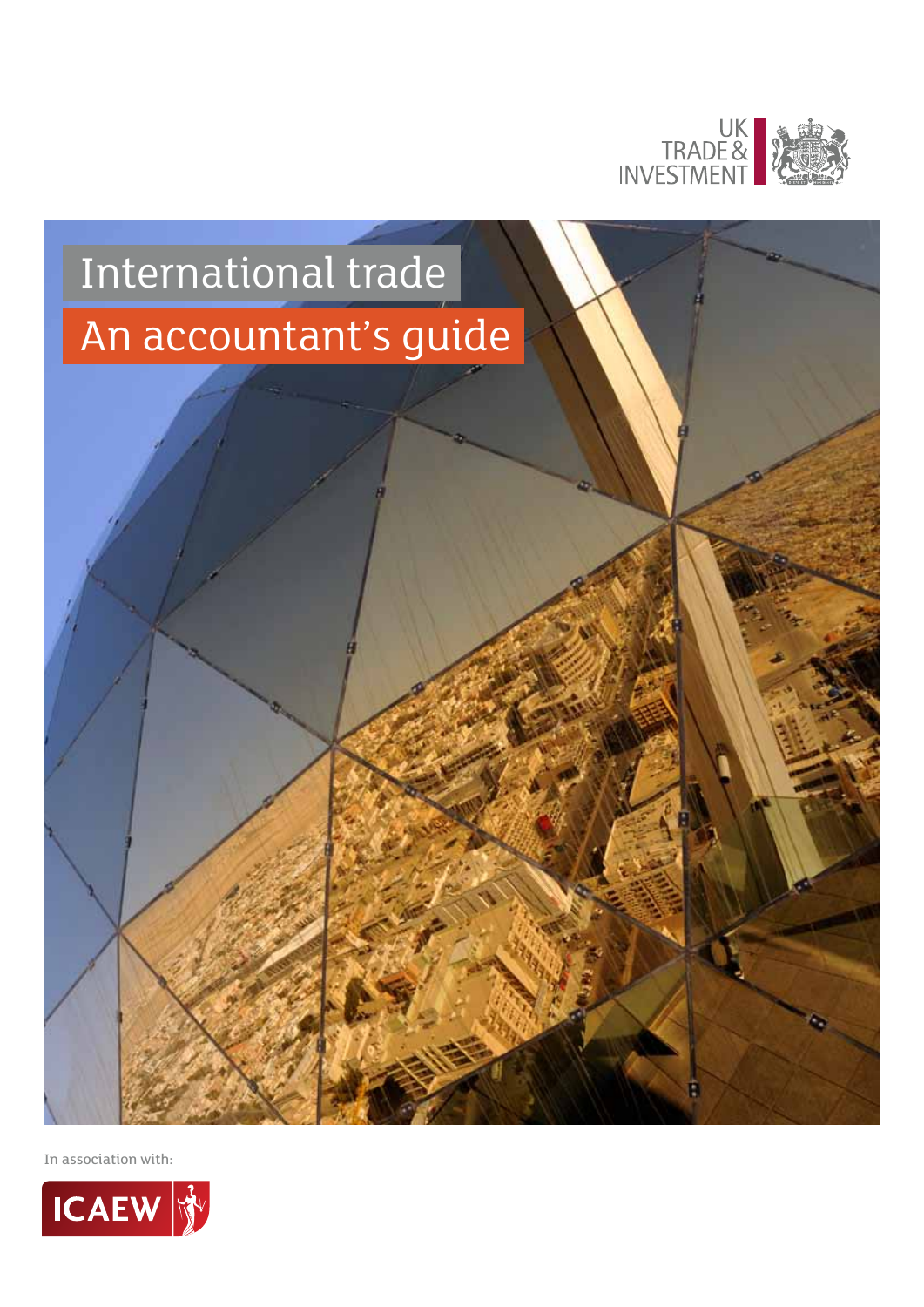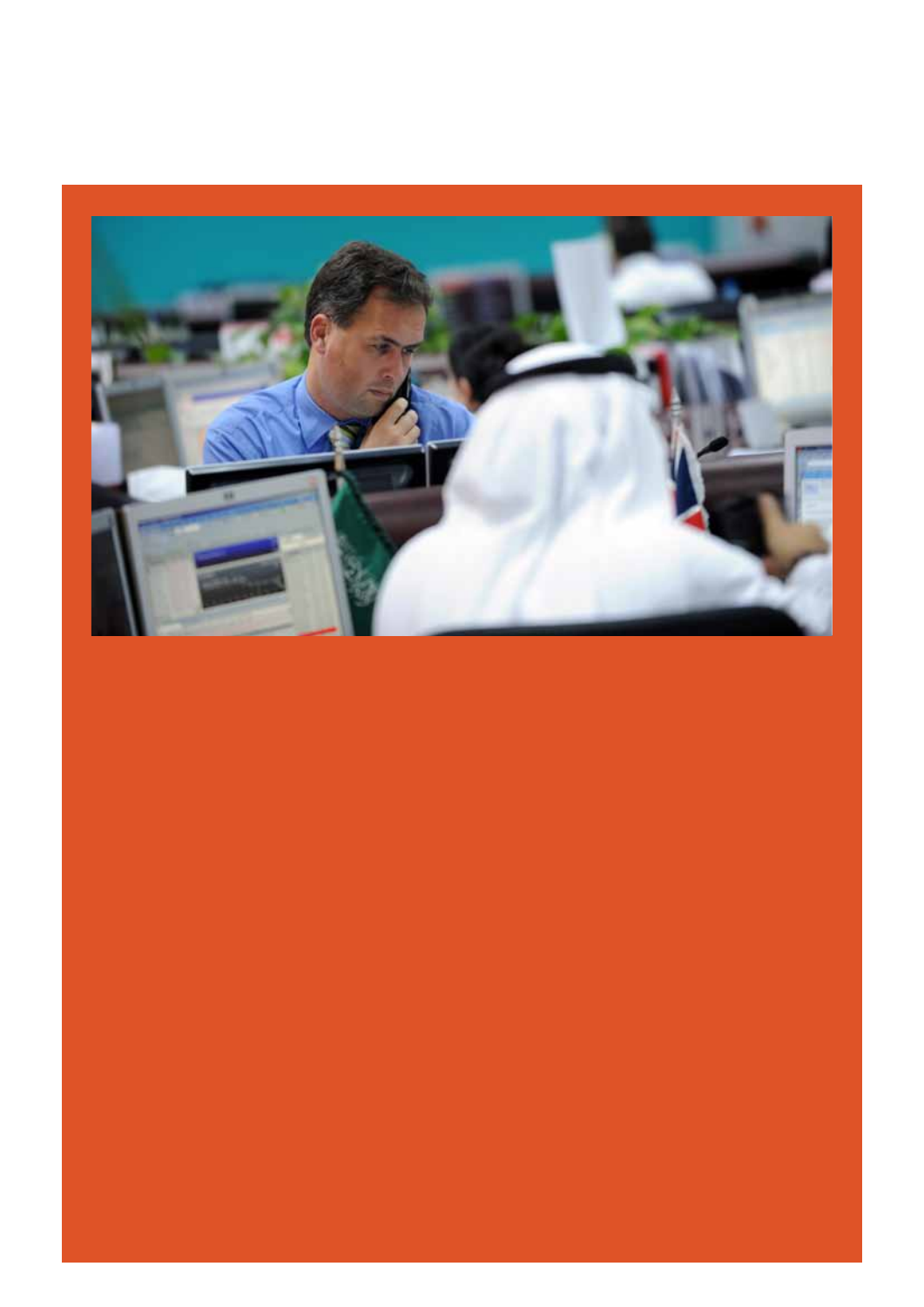# Contents

### **Introduction 4**

**Part 1** 

| <b>UK Services Ltd</b>                                                   | 6  |  |
|--------------------------------------------------------------------------|----|--|
| Profit and loss account                                                  | 6  |  |
| <b>Balance sheet</b>                                                     | 7  |  |
|                                                                          |    |  |
| Part 2                                                                   |    |  |
| <b>How do I start to sell</b><br>internationally?                        | 8  |  |
| Will our products<br>sell overseas?                                      | 8  |  |
| Are we committed to this?                                                | 8  |  |
| Which countries should we<br>look at?                                    | 8  |  |
| What can I sell my product<br>or service for?                            | 9  |  |
| What will it cost me to<br>make this product or deliver<br>this service? | 10 |  |
| What are the sales costs                                                 | 10 |  |
| Is this project worthwhile?                                              | 10 |  |
| How do I make a start?                                                   | 10 |  |
|                                                                          |    |  |

| Part 3                                                                |    |
|-----------------------------------------------------------------------|----|
| <b>Issues to consider</b>                                             | 11 |
| Will my product sell overseas?                                        | 11 |
| Am I selling at the right<br>price and can I increase<br>the volumes? | 11 |
| How should I invoice my<br>customer?                                  | 13 |
| Will goods I sell overseas<br>cost me more to produce?                | 15 |
| What other costs<br>might I incur?                                    | 16 |
| What will it cost to finance<br>this venture?                         | 17 |
| Will I pay more tax?                                                  | 18 |
| Will I need to increase<br>my inventory levels?                       | 19 |
| How quickly will I get paid?                                          | 19 |
| Will I have more bad debts?                                           | 19 |
| Do I need to open a currency<br>bank account?                         | 19 |
| How can I manage the risks?                                           | 19 |
| How can I develop this further                                        | 21 |

#### **Part 4**

#### **Appendix 1**

| Evaluating exchange risks | 22 |
|---------------------------|----|
| and different routes      |    |
| to market                 |    |
| Appendix 2                |    |

| How can<br>UK Trade & Investment help? | 23 |
|----------------------------------------|----|
| <b>Appendix 3</b>                      |    |
| Where to go for advice<br>and support  | 24 |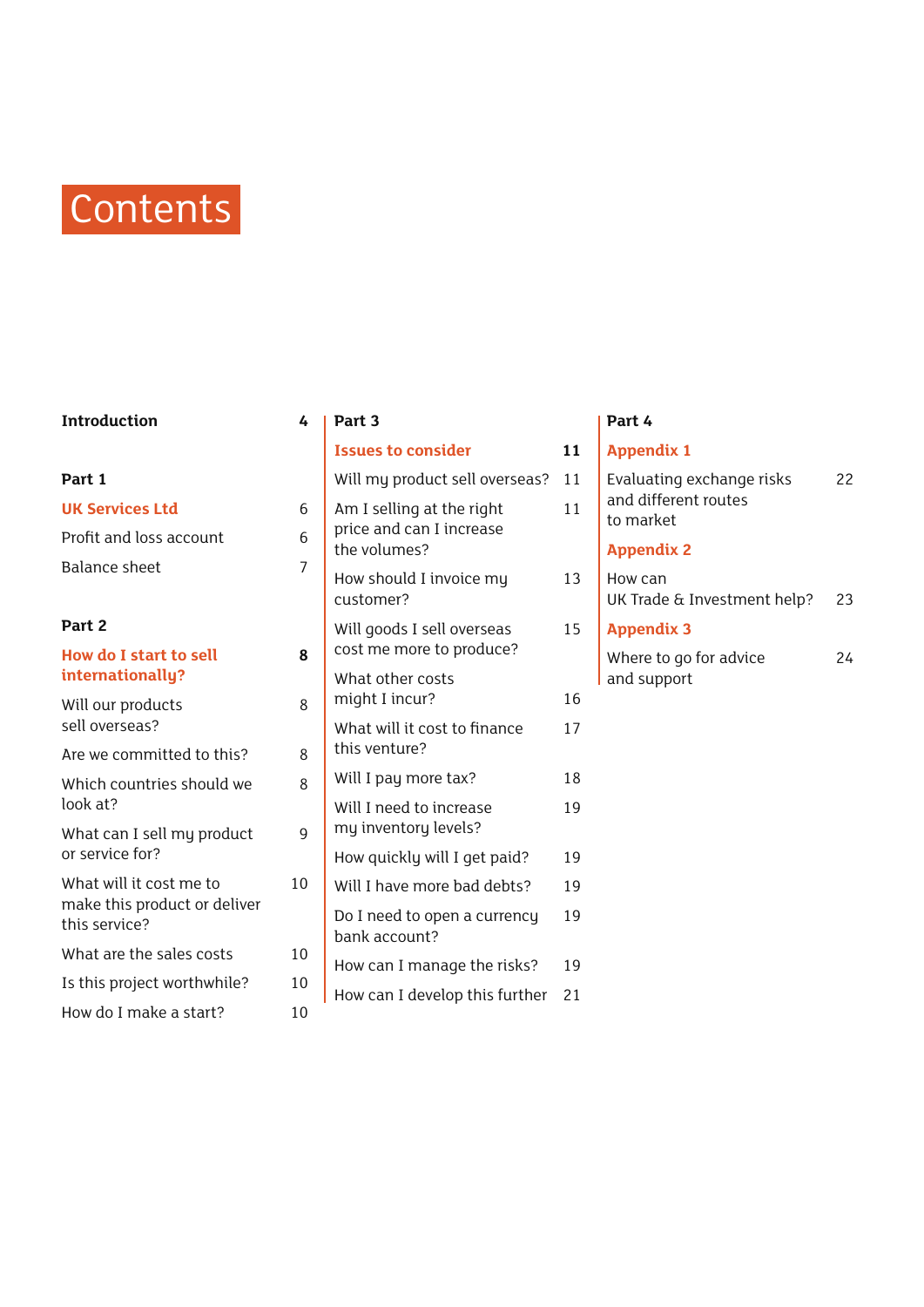

# Introduction

This guide is designed to help accountants in practice advise their clients better on international issues and to help finance directors, financial controllers and other accountants in business assess the financial risk and profitability of an international project or sale.

Selling goods or services abroad is an excellent way of increasing turnover; it can be very profitable, and can reduce unit cost by increasing volumes and extending product life cycles. There is also a risk inherent in depending on a limited number of customers in any one market and finding new customers internationally can spread this risk.

That said, trading overseas can be complex, particularly for those who have not investigated fully how to go about it. But most of these problems can be managed easily and efficiently and there is a wide range of advice available through UK Trade & Investment and other bodies.

Technology now gives direct access to potential customers, speedy communication with existing customers and control over much of the process. There are also many more people who can give advice and support for any new venture; there has probably never been a better time to expand internationally.

However, as an accountant you will have plenty of questions. This booklet contains many of the questions that you should ask and some ideas as to where uou can find answers. There are four sections: the first shows a typical set of accounts with key issues highlighted, each of which is considered in some detail in part three. Part two considers what questions you should be asking before you start trading internationally. Part four comprises of three appendices: a methodology for assessing exchange risks, an overview of how UK Trade & Investment can work with accountants and finally a list of sources of advice.

This brochure has been produced by UK Trade & Investment and the Institute of Chartered Accountants in England and Wales (ICAEW). It has come to you free because we are committed to improving the profitability of businesses by helping them trade effectively overseas.

UK Trade & Investment is the Government body responsible for helping companies trade internationally. We have offices in most major cities of the world based in our embassies overseas and we also have International Trade Advisers located across the UK. UK Trade & Investment, in conjunction with ICAEW, is planning to run a number of seminars around the country for its members, to help them advise their companies about how they can take advantage of the opportunities of trading globally.

#### **Colin Russell: UK Trade & Investment**

**Simon Bedford: UK Trade & Investment**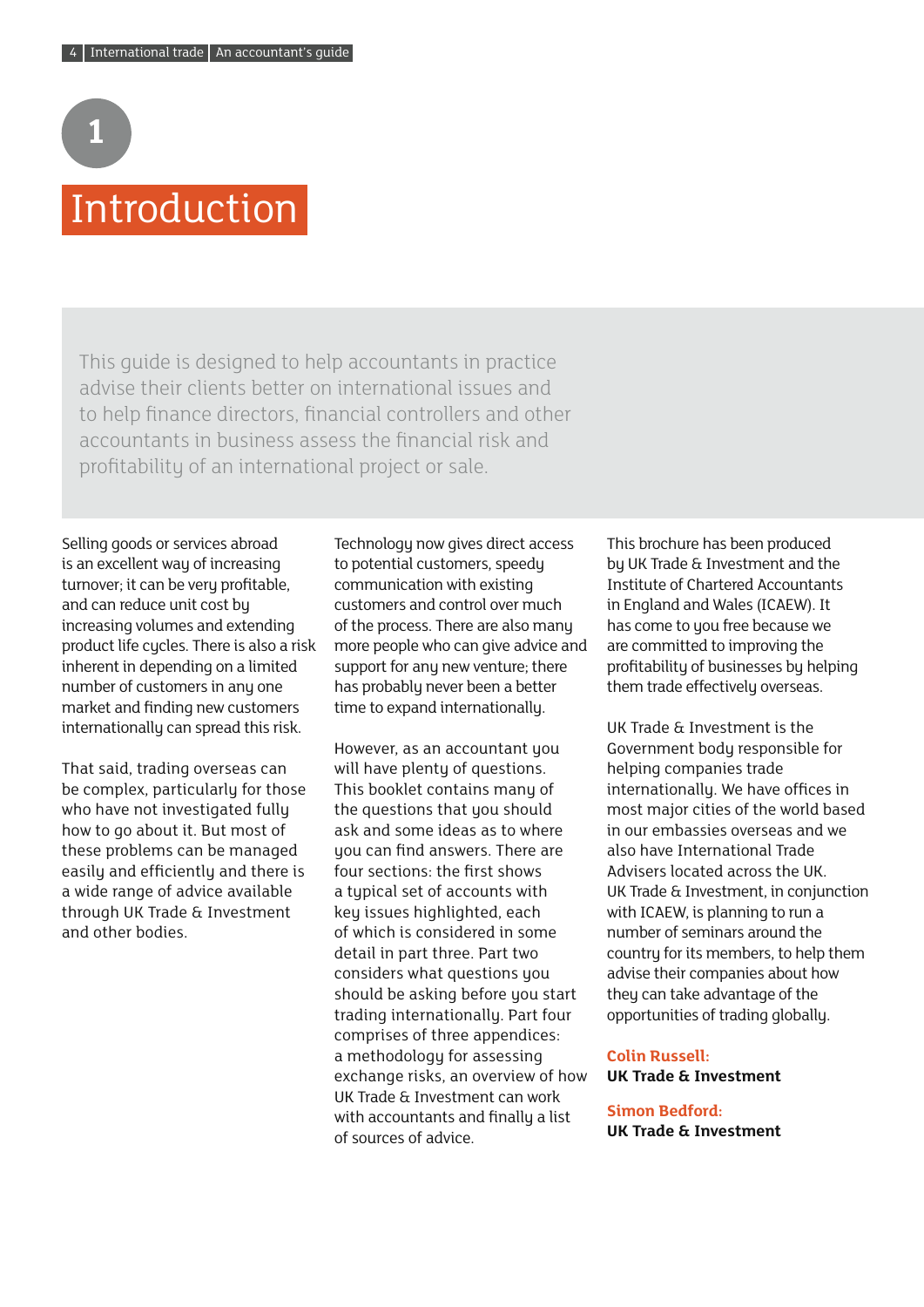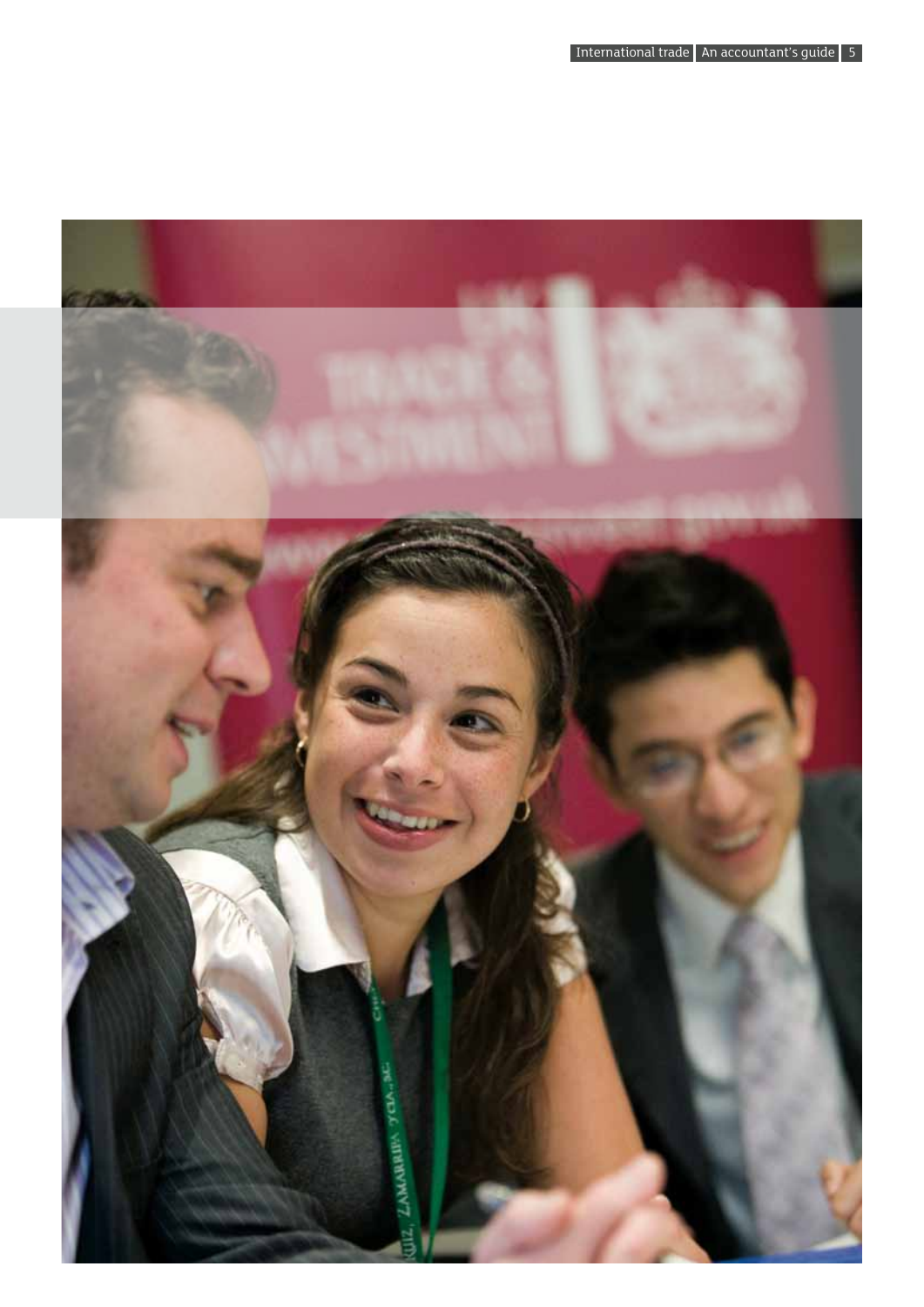

## Profit and loss account

**Turnover**

Staff costs

Depreciation

Other operating charges

**Total operating costs**

Operating profit

Interest receivable

Interest payable

Dividends paid

for the year ended 31 December 2010



6,139

6,139

**Retained profit at 31 December**

The above operations all relate to continuing activities. There are no recognised gains or losses in either the current or preceding financial periods other than the profit attributable to ordinary shareholders. The reported result on ordinary activities before taxation in both the current and the previous financial periods was the historical cost result.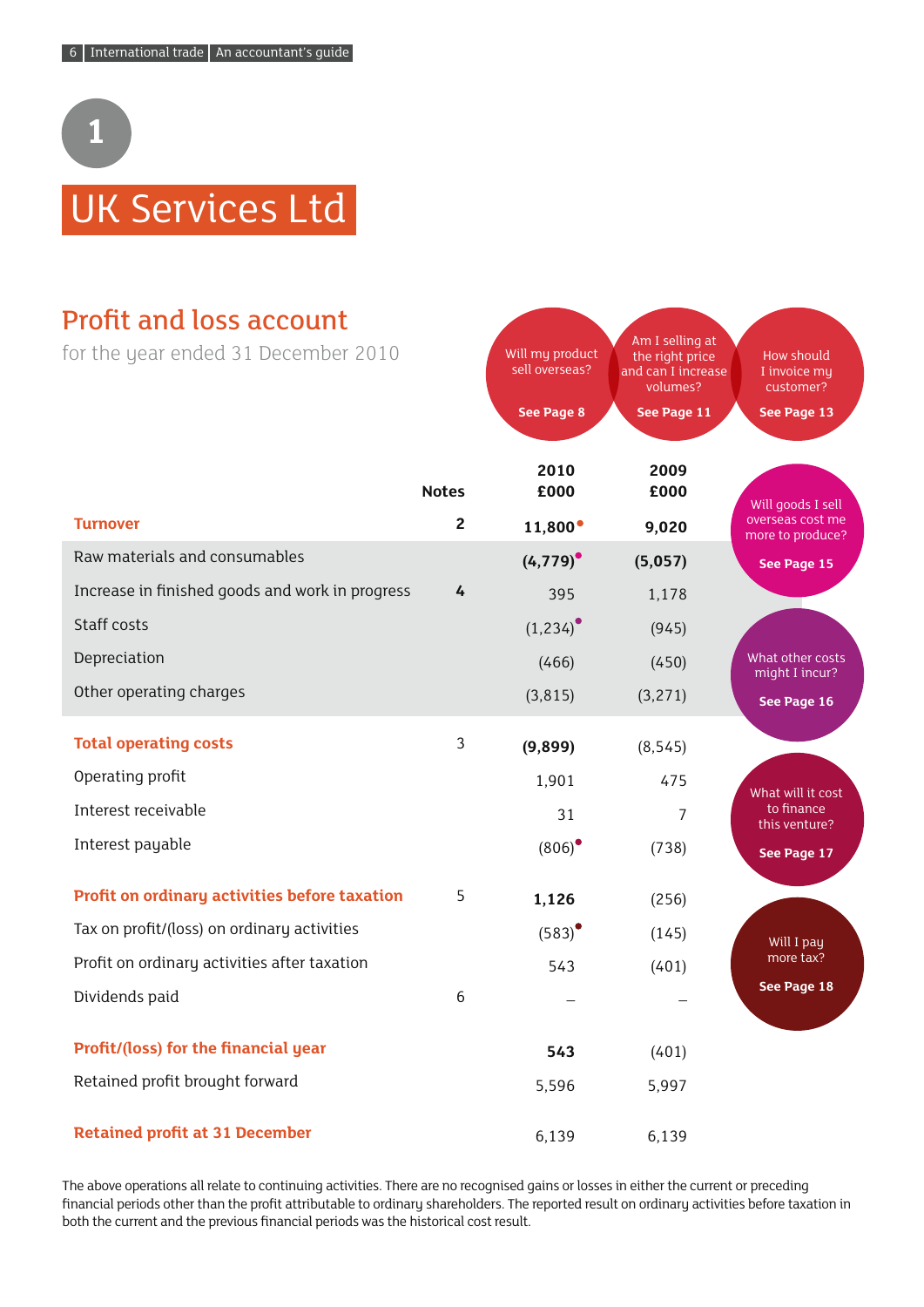Will I need to

## Balance Sheet

at 31 December 2010

|                                        |                | 2010    |       | 2009        |                                        | increase inventory<br>levels?                    |
|----------------------------------------|----------------|---------|-------|-------------|----------------------------------------|--------------------------------------------------|
|                                        | <b>Notes</b>   | £000    | £000  | £000        | £000                                   | See Page 19                                      |
| <b>Fixed assets</b>                    |                |         | 4,563 |             | 5,285                                  |                                                  |
| Tangible assets                        | 8              |         | 20    |             | 20                                     |                                                  |
| Investments                            | $\overline{9}$ |         |       |             |                                        | Will I have more<br>bad debts?                   |
|                                        |                |         | 4,583 |             | 5,285                                  | See Page 19                                      |
| <b>Current assets</b>                  |                |         |       |             |                                        | How quickly will I                               |
| <b>Stocks</b>                          | 10             | 1,573   |       | 1,178       |                                        | get paid?                                        |
| Debtors                                | 11             | 1,181   |       | $548^\circ$ |                                        | See Page 19                                      |
| Cash at bank and in hand               |                | 547     |       | 692         |                                        |                                                  |
|                                        |                | 3,301   |       | 2,418       |                                        | Do I need to<br>open a currency<br>bank account? |
| <b>Creditors:</b>                      | 12             | (1,704) |       | (2,701)     |                                        | See Page 19                                      |
| amounts falling due within one year    |                |         |       |             |                                        |                                                  |
| <b>Net current liabilities</b>         |                |         | 1,597 |             | 347                                    | How can I                                        |
| Total assets less current liabilities  |                |         | 6,180 |             | 5,632                                  | manage the risks?<br>See Page 19                 |
| Provisions for liabilities and charges | 13             |         | (38)  |             | $(33)$ <sup><math>\bullet</math></sup> |                                                  |
| Net assets                             |                |         | 6,142 |             | 5,599                                  |                                                  |
| <b>Capital and reserves</b>            |                |         |       |             |                                        | How can I<br>develop this                        |
| Share capital                          | 14             |         | 3     |             | 3                                      | further?                                         |
| Profit and loss account                |                |         | 6,139 |             | 5,596                                  | See Page 21                                      |
| <b>Shareholders' funds</b>             | 15             |         | 6,142 |             | $5,599^{\circ}$                        |                                                  |

These financial statements were approved by the board of directors on 28 February 2011 and were signed on its behalf by A. Director.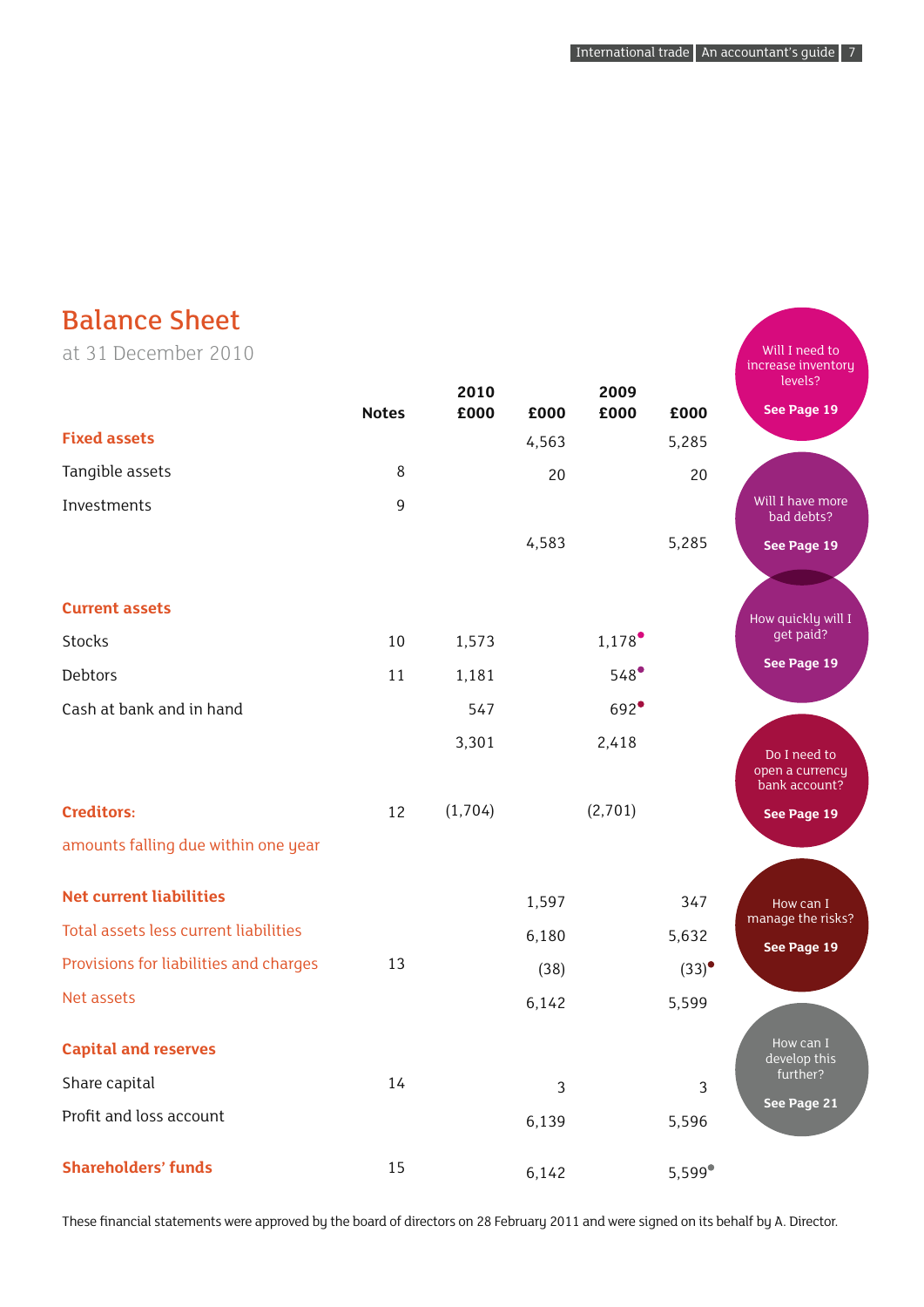

# How do I start to sell internationally…?

There are many reasons for trading internationally: to spread risk across a wider range of customers, to drive innovation, to maximise use of production capacity and because it is profitable. International trade is not difficult but it may well involve more issues than you have been used to dealing with. It requires careful planning and a clear understanding of the risks you and your clients may run.

Trading overseas is no longer constrained to a few companies with high profile products. In a global economy there are opportunities for most businesses. Companies in the UK sell tea to China, potatoes to Ireland and computer games to Japan, as well as providing services overseas such as education and training.

UK Trade & Investment provides the support to develop the skills to trade internationally through the 'Passport to Export' programme, which includes training, assistance with developing an action plan, help with identifuing customers and support from a dedicated adviser.

#### **Will our products sell overseas?**

Whilst you can sell most things overseas, you do need to find a market for your products and a reason for people to buy them. Generally, if you can sell profitably in the UK you will be able to sell profitably overseas. However, there may be additional costs if you

have to adapt the product to meet local market regulations such as Health & Safety rules, labelling (especially in local languages), professional requirements, import duty and tariffs, proof of contents (eg GM ingredients, compliance with Halal or Kosher/Beth Din requirements) etc. Compliance can be expensive and needs to be costed in at the beginning.

There may also be a need to conform with local taste and customs – this may mean some colours or images need changing, package sizes need variation and the taste of food may need to change.

#### **Are we committed to this?**

There is no point starting any major business venture unless you are prepared to commit the time and money to see it through and master the necessary new skills throughout your organisation. You can build your commitment through developing a network of people and organisations that can give you further support.

#### **Which countries shouldwe look at?**

Whether or not you will need to research and prioritise countries will depend on whether you already have demand from existing clients or whether you need to create a new market for your products. The easiest way to build a market is to target existing customers: if they are happy with your product in the UK they will probably be happy with it elsewhere. It is important, though, to assess the full supply cost before agreeing to anything.

Creating a market is harder. You will need to identify opportunities in countries and decide which to tackle first. There is a lot of information available from UK Trade & Investment, and other organisations referred to throughout this guide.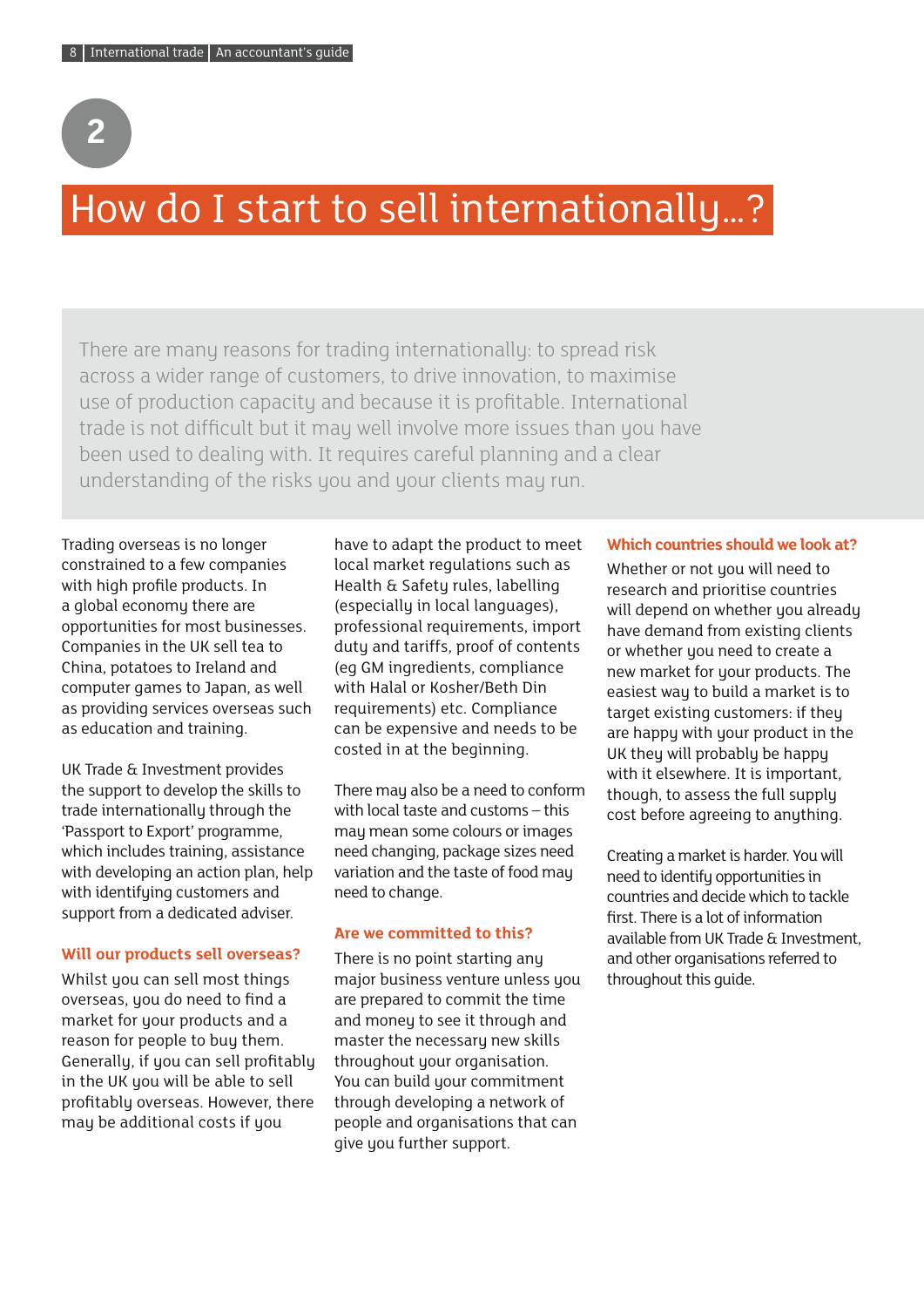Whilst you can sell most things overseas, you do need to find a market for your products and a reason for people to buy them.

It is important to carry out sufficient research to allow you to make the right decisions, and to save time and money when overseas. It is not expensive to secure lists of potential contacts or get a programme of meetings organised overseas by UK Trade & Investment staff.

#### **What can I sell my product or service for?**

There are various approaches to this, perhaps the simplest being 'cost plus' by which you work out the full cost of delivering the product and the margin you need per unit and set these as the minimum. However, cost and price are not directly related; having determined a particular price does not mean that someone will pay it. As an example: a Tall Latte sells for around \$3.00 in the USA, \$4.40 in Singapore, but an expensive \$7.10 in Norway. There are differences in local costs and taxes, but most of the difference is due to local supply and demand factors, not the cost.



Generally, if you want to develop a long term business, you should aim to sell at a price that will give you the highest volume of business over the medium term.

From the research you have done by now you should have some idea of the answer to this vital question.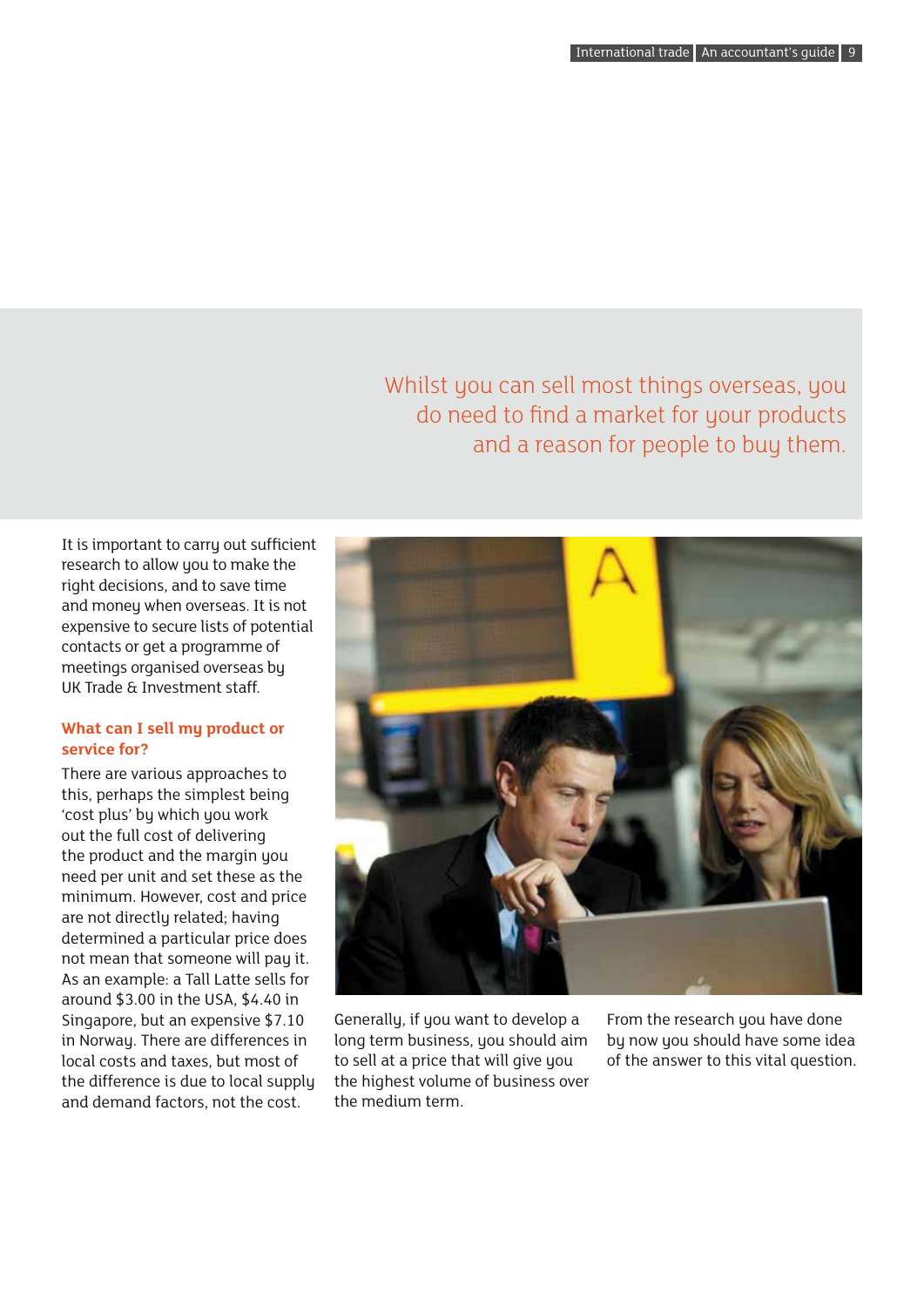### How do I start to sell internationally…? continued





The extra volumes that you produce to sell overseas can be cheaper than your existing products if you have spare capacity to produce more goods (or services) without adding to your overheads. But you will need to bear in mind that, in addition to the 'normal' costs of your UK operation, there will be other costs of trading internationally. You may need to develop a specialist product to meet the market taste or regulations, pay for additional labelling and packaging, freight, duty, marketing costs, expand your sales force, borrow more money etc.





#### **What are the sales costs?**

There will probably be additional costs associated with selling such as flights, hotels and translation costs. It is worth factoring these in.

#### **Is this project worthwhile?**

You will now have an idea (these calculations are rarely definitive) of how much income you can generate, how much it will cost you and what risks are involved. Once you have calculated the profitability you can judge whether that profit is worthwhile – for example, you may show a profit, but only a small one with large risks attached, making the venture impractical. You will probably want to consider a range of options such as different sales volumes, exchange rates and prices.

#### **So, how do I make a start?**

Look at the questions on the next few pages and see how the answers fit your business – then you can decide how to proceed. There are plenty of agencies who can help you at different stages of the process (see Appendix 3). For the most part this booklet assumes that you will start with a simple exporting operation, but it may be appropriate to use an agent or distributor or even be more ambitious. There is a whole spectrum of options available from simply sending goods overseas (or providing services in the UK for overseas customers) to setting up your own company locally. This is discussed in more detail on page 21 ('How can I develop this further?').

### Good luck!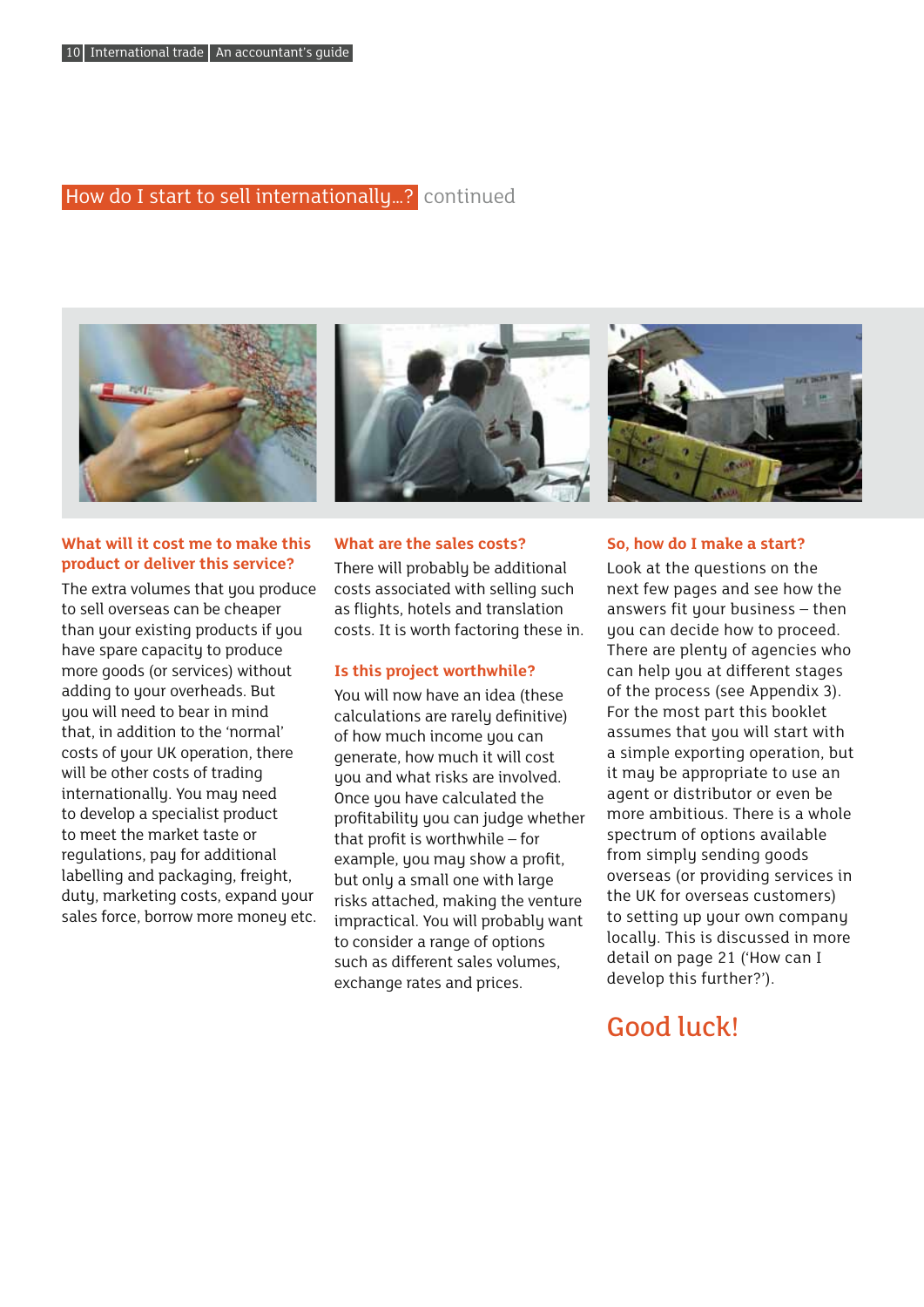# Issues to consider **3**



### Deciding on the right price is perhaps the hardest decision to make in any market.

#### **Will my product sell overseas?**

Trading internationally can boost your sales or income from services, but you still have to make sure you can trade profitably and, in this respect, trading overseas is no different from trading in the UK. However, in exporting there are some different common practices that may result in different or additional costs that you need to consider when negotiating prices and deciding how to operate. Many of these are highlighted below. If you read this and go through the points on pages 8 to 10, you will have a reasonable idea if trading overseas will be worthwhile for you.

#### **Am I selling at the right price and can I increase volumes?**

**These are really two separate questions but the price you decide to sell at will directly impact the volumes you can sell.**

Deciding on the right price is perhaps the hardest decision to make in any market. You should set a price that will give you the highest income over the period that you want to invest in (which could be three months, one year or ten). But the answer may not be obvious, because, generally, the lower your price the more units you can expect to sell (although, if you choose to produce an exclusive, premium product you may find that a higher price will give you a higher volume). To identifu the range of variables. you will need to do some research to assess the interest in your product. what competitors charge and what alternatives there are.

You will also need to know about local factors, such as how local sales taxes (eg VAT) are applied and what discounts may be expected. This sounds daunting, but visiting the market and talking to potential customers (perhaps at a trade fair) will give you a good idea of what to expect.

Deciding on the best price you can get is just part of getting the right price – because the price is only right if you can get a reasonable return on your investment. However once you decide on your best price you should have a fair idea of the quantity you can sell. Then you can determine the costs of producing and selling that quantity and put the whole picture together:

- The selling price and volume assumptions give you your expected turnover (perhaps a range of possible turnovers).
- The volume lets you identify your variable costs.
- You should also include the additional costs incurred eg overseas travel, additional marketing etc.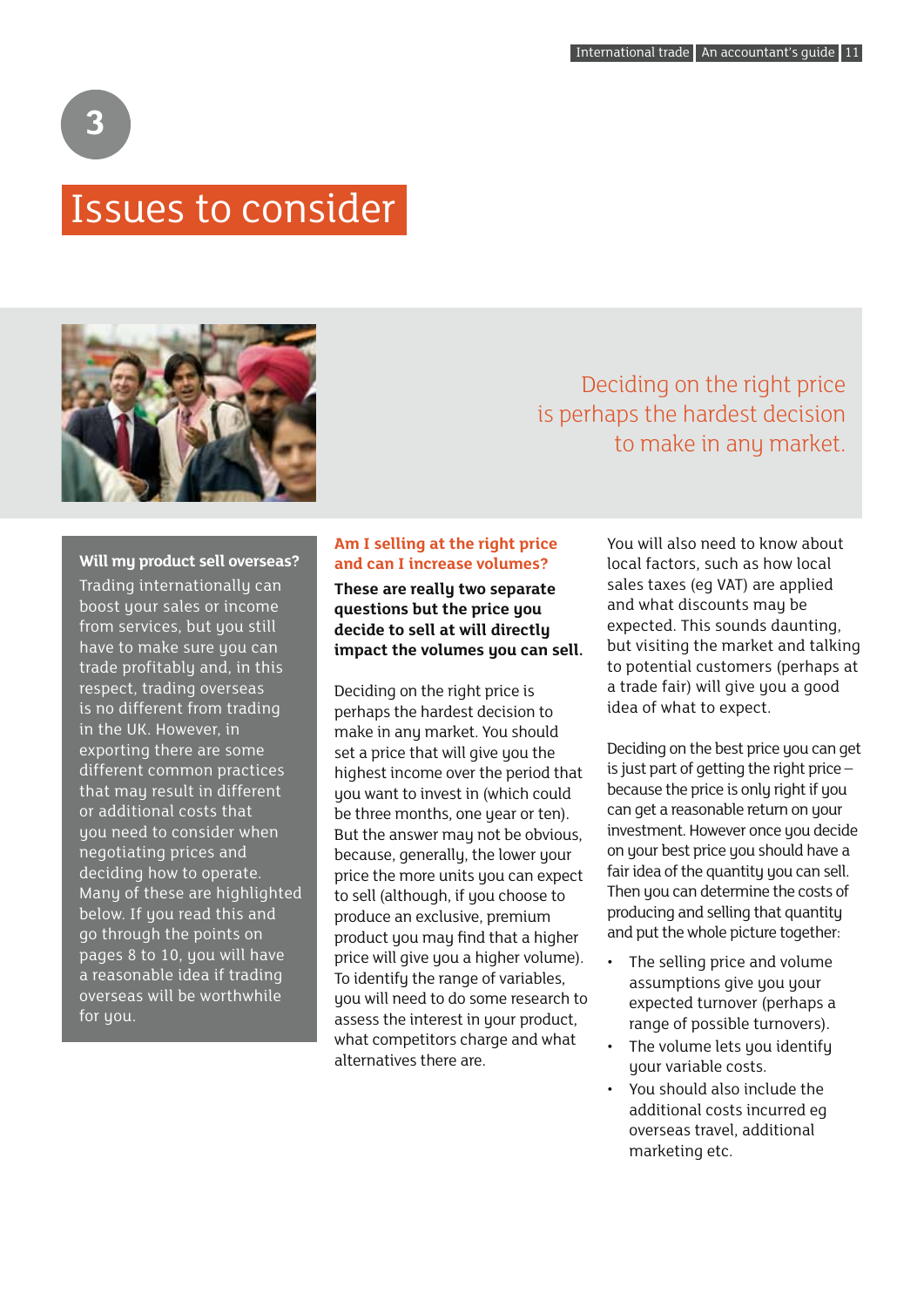### Issues to consider continued

Together this gives you an estimate of profitabilitu from which you can decide whether the venture is worthwhile.

It will probably be worth considering a range of volumes and more than one selling price, each with a different expectation of the sales quantity. The volume sold is crucial to deciding the cost: clearly a large part of any cost will change as the volume changes – the more you sell, the more materials you will need and maybe more labour and power. Equally important are the costs that you already incur which are less likely to change, such as building costs or management time. When you expand you can often sell more without increasing these 'fixed' costs and may be able to improve profitability significantly.

You also have a basis for analusing what if some of the key factors change.

It is important to consider these, to see what happens if things do not go according to plan and if you can improve profitability by taking a different approach. You might consider:

- A lower selling price that will increase the volumes sold, allowing your 'fixed' costs to work harder and produce more.
- Improving the product (or the services that go with it), which will add some costs but create a 'premium' product for which you can charge a price higher than the value added.
- Modify both local and export products to simplify manufacture and generate higher volumes of the simpler product.

Equally important are the costs that you already incur which are less likely to change, such as building costs or management time.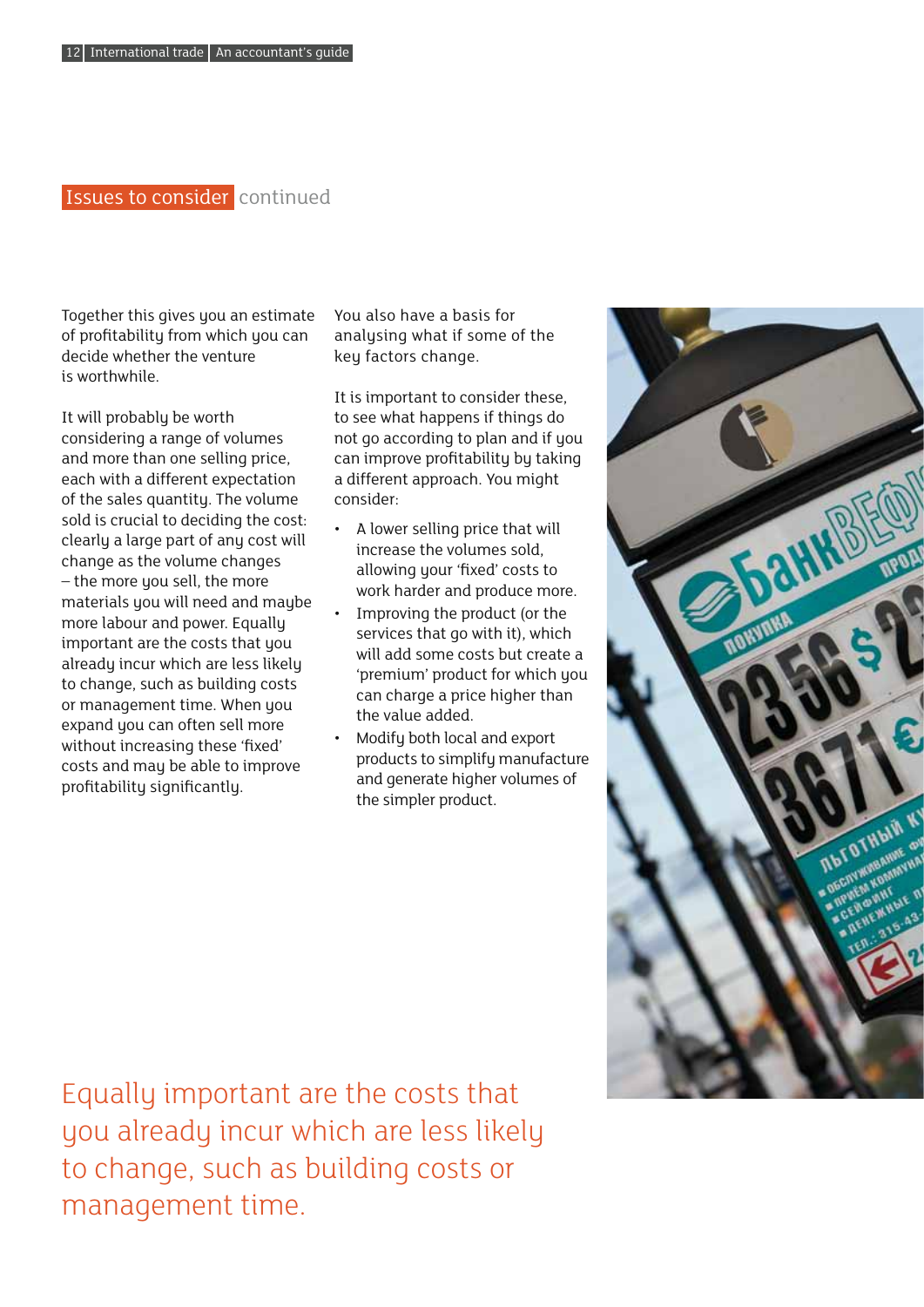

#### **Howshould Iinvoice my customer?**

There are four aspects to consider:

- Paperwork
- **Currency**
- Trading Terms
- VAT

Paperwork – Invoicing can use the same paperwork you raise normally from your accounting system. With a computerised system, you will probably need to create this invoice in every case to ensure your accounts have a full record. However, exporting often requires some specific but standard paperwork, which is available on a number of software packages. For advice on these contact the Institute of Export or your local Chamber of Commerce. These packages usually include an invoice, which you may prefer to send to your customer in place of the one your system normally raises. Just be careful that both the 'internal' invoice and the one sent to your customer are for the same amount and do not send both to the customer!

Currency – There are no fixed rules about which currency you should use, but your customers will usually prefer you to invoice in their local currency (or there may be a local 'hard' currency – perhaps US dollars – that is frequently used).

International trade usually involves some exposure to changes in exchange rates. This can have a very significant impact on your business. It may also influence how you choose to trade internationally.

When planning and reviewing the impact of exchange rates, do consider what impact fluctuations could have on your customer's business as well as your own. If you invoice in foreign exchange you bear the currency risk. You can protect yourself from fluctuating rates by arranging to sell currency to a bank at a future date at a fixed rate ('hedging' or using 'forward contracts'), when you are confident that you will have been paid. However, do remember that if the funds are not available when the agreed payment date is reached, then you will have to buy the currency at the current rates and so incurring additional cost.

If you invoice in sterling then your customer bears the currency risk. This may be good for you, but if exchange rates change to your customer's disadvantage you may need to be flexible on pricing, or risk losing the business.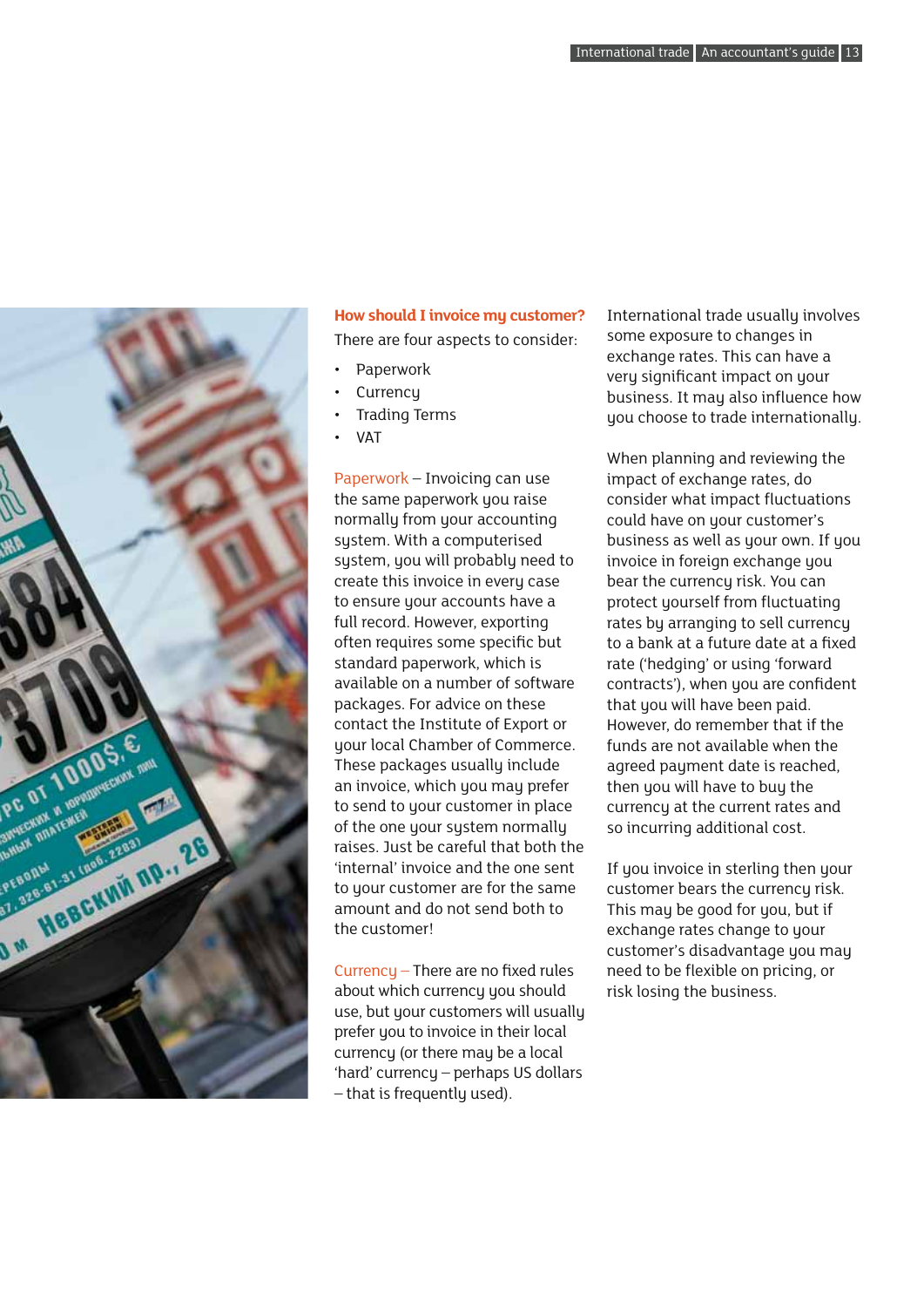#### Issues to consider continued

Trading terms – This is a matter for agreement between you and your customer, just as in the UK. There are a number of factors you need to take into account when discussing terms:

- Goods generally take longer to get to your customer. A shipment to New Zealand mau take over six weeks to arrive. Payment thirty days from invoice date would mean your customer paying for the goods at least two weeks before they arrive.
- The longer the payment takes to arrive, the bigger the exposure you are likely to have: you may need to send several orders before being paid for the first.
- Local practice may mean that your customer expects to get a long credit period – perhaps 180 days from delivery – but this is all part of negotiating the right price.
- Distance and language issues mean that collecting debts from customers in other countries can be more difficult.

You will naturally want to get payment as early as possible. You could consider offering a discount for early (or even up-front) payment to achieve this.

Industry jargon refers to special terms of payment. These can be used anywhere but are most common when exporting.



Letters of credit (LC) are a form of payment guaranteed by a bank, and you may be able to get your money early by allowing the bank to take a discount from what it pays you. These can be useful on large contracts but they are more complex - you have to be very sure of complying with all the terms, and that the banks involved are reliable. This is certainly one case when you should obtain specialist advice. Bank drafts are a simpler method of using the banking system to organise payment. The idea is that the paperwork required by your customer to get the goods through customs is only made available (through the banking system) when the customer has given payment instructions to the bank. The payment might be immediate (a sight draft) or after, say, 60 days. The principle is sound, but practices in some parts of the world mean that it does not always work exactly as planned.

Open account means trusting your customer to pay, usually at a specified time from either delivery or invoice date. It is in fact how most business inside the UK is done. There are obvious risks but you can still take the usual steps to minimise them – obtain credit reports (and follow up periodically), references (an overseas customer may well be dealing with other UK businesses), build up a relationship with the customer by finding out about their business, asking for copies of brochures, accounts, etc. A reputable customer will understand your need to be confident in their business.

Whatever the terms, you can consider credit insurance if you can obtain it. The credit insurance companies are very risk averse in the current economic climate and are generally not taking on new clients. You can also look at the Governments Export Credits Guarantee Department which will consider insuring single export transactions to emerging markets from £20,000.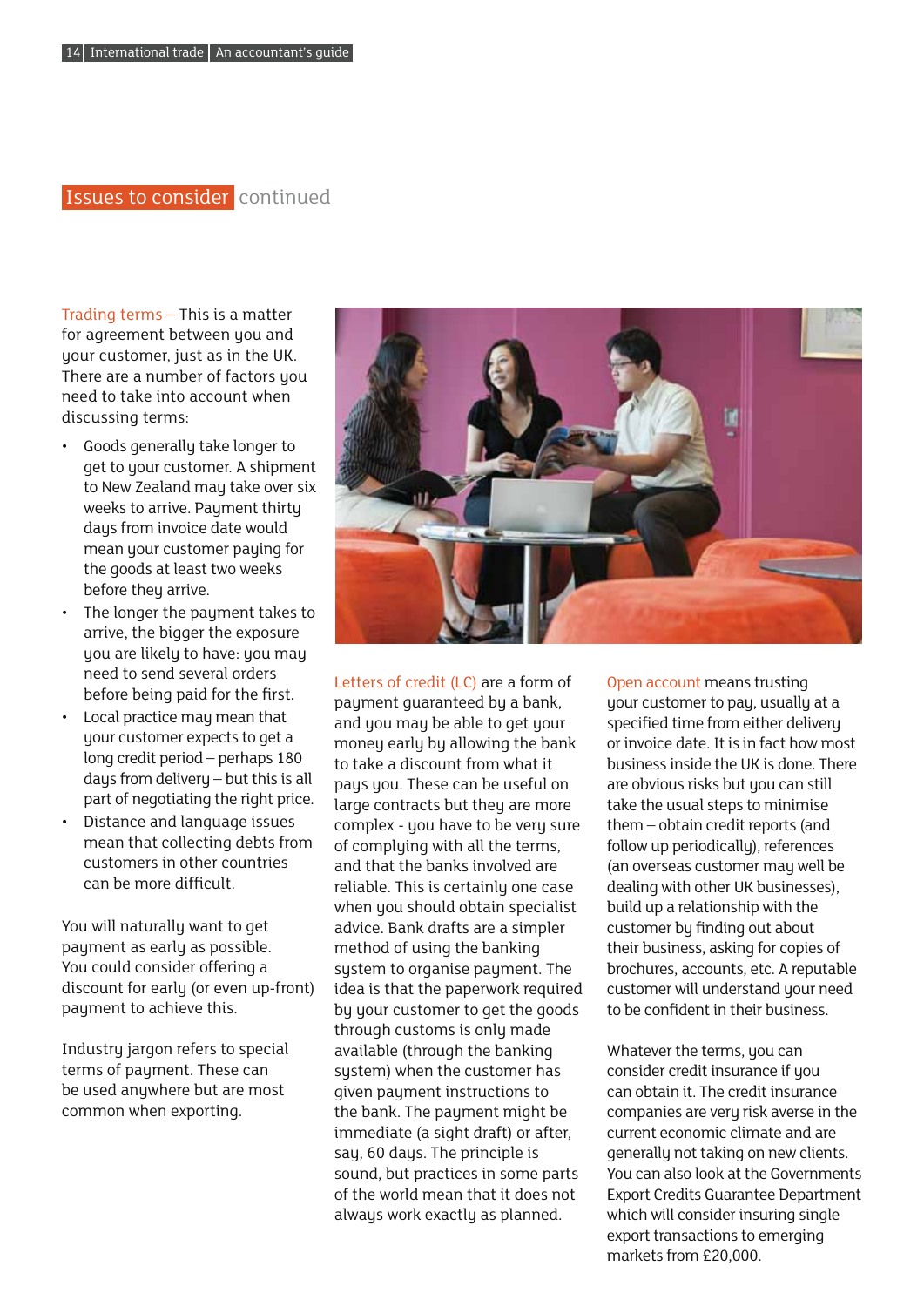### Customer Helpline – +44 (0)20 7512 7887 www.ecgd.gov.uk

The insurance may come with restrictions as to what terms you can use and how much credit you can give.

VAT – VAT is not chargeable (it is 'zero-rated') on exported goods, as long as you can prove that you have exported the goods. However, services are chargeable at the place of supply. For example, a design agency in the UK should charge VAT assuming the design work is principally done in the UK. On the other hand, charging for an engineer to travel to Rotterdam to overhaul a pump would be zero rated.

On a related point, you will also need to provide information to HM Revenue & Customs about what you are exporting within Europe (a system called Intrastat). For information about this, go to **www.uktradeinfo.com** or contact your HM Revenue & Customs office.

#### **Will goods I sell overseas cost me more to produce?**

As well as boosting your income, products or services sold overseas will often cost more to produce. The following are the main areas that may arise:

- Can I just sell what I produce in the UK?
- What costs will my customer expect me to bear?
- Do I have to get the goods to my customer and how do I do this?
- Do I have to pay duty?

#### **Can I just sell what I produce in the UK?**

You may be able to, especially within the EU, where, in principle, regulations in the UK should conform with regulations in Germany, for example. There are exceptions, however, and there is a wide range of interpretation of regulations. A lot depends on the product. To find out what requirements exist, the best places to start are your trade association, your local Chamber of Commerce or the British Standards Institute.

You may be able to use necessary changes positively. For example, you may well find that, both to comply with local regulations and to market your product most effectively, you have to have labelling in the local language so that it works best in the market you are selling to. In many cases this is the only change you have to make, so you may be able to maximise efficiency and keep inventory lower by having a basic product that is just labelled for each market. Sometimes it is better to have standard English labels and simply affix your local label over this.

#### **What costs will my customer expect me to bear?**

You and your customer must agree who is paying duty, insurance and other delivery costs. Prices are sometimes quoted ex-works, meaning that no shipping costs are included, or sometimes cif (carriage, insurance and freight) meaning that this is a delivered price. There are numerous options, for example, arranging the shipping but simply recharging your customer for the direct costs you incurred.

Local practice means that your customer may expect any price given to also be subject to a discount and/or that they get freeof-charge goods as well. It may also be useful, sometimes necessary, to pay a commission to a third party who plays some part in the whole process. Such expenses, which relate directly to the sale, are usually deducted from income in arriving at turnover and are certainly costs you need to take into account in assessing profitability.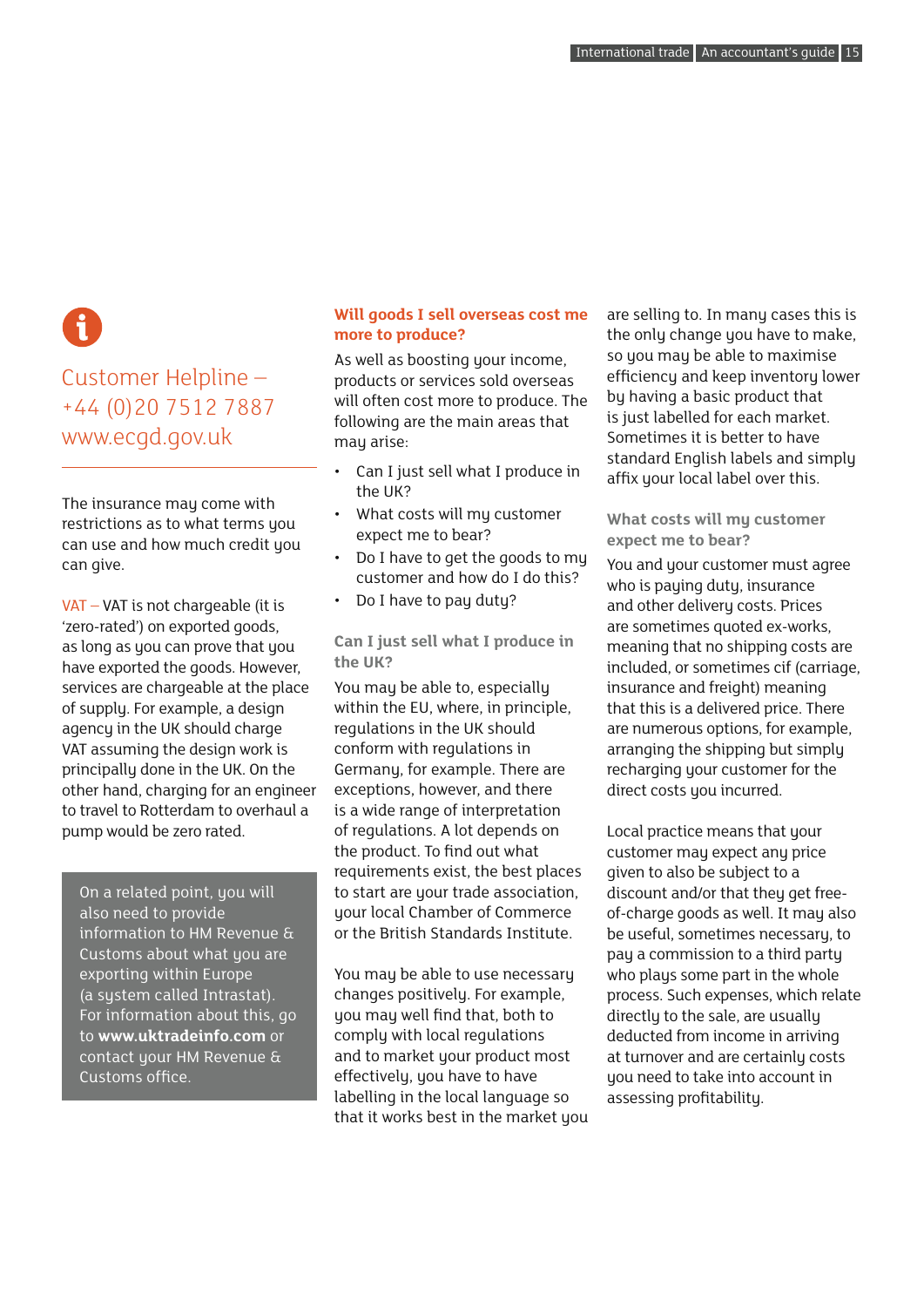#### Issues to consider continued

**Do I have to get the goods to my customer and how do I do this?**

This is something you must agree with your customer, but generally speaking customers want the goods delivered to them. There may also be advantages to you in making the arrangements, although this is another job to be done.

You will need a shipping agent and you can find one through your trade association or your local Chamber of Commerce. It may pay to use someone who specialises in the area you are exporting to or the type of goods you are selling. A useful tip is to ask your customer if they import other goods, especially from the UK, and who they use. If you can combine shipments you may get a better price.

#### **Do I have to pay duty?**

Whether duty is payable depends on the local rules. Who bears the cost is between you and your customer. He or she will normally pay, but you need to be aware that your customer is incurring these costs. You can find out from **www.uktradeinfo.com** or your local HM Revenue & Customs office. You may be able to minimise the impact by using a bonded warehouse; you should talk to your shipping agent about this.

#### **What other costs might I incur?**

As well as considering higher production costs for your products, you may also need to allow for additional items. These include:

- Insurance for goods
- Marketing overseas

Insurance for goods – You should be clear whether you or your customer are responsible for insuring the goods in case of loss or damage in transit. Your customer is not going to pay for goods that do not arrive safely. Talk to your insurance broker and your shipping agent about who to use.

Marketing overseas – You can continue to use your UK marketing agency but there may be a benefit in using a good marketing company in the overseas country with local knowledge and experience. There may be local regulations and cultural issues which demand that you use a different approach to that in the UK. An agency with staff who speak good English could be an enormous help. A useful way to check out your readiness in this area is to undertake an Export Communications Review; your UK Trade & Investment adviser will be able to provide details.

#### The Bribery Act 2010 – The Bribery Act 2010 creates four offences:

- Bribing another person;
- Receiving a bribe;
- Bribing a foreign public official
- The new offence for commercial organisations of failing to prevent bribery taking place.

A defence to the offence for commercial organisations is to show that adequate procedures were in place designed to prevent people associated with that organisation from being involved in acts of bribery.

The Ministry of Justice has issued guidance for companies about the Act and the procedures that can be put in place to prevent bribery.

The guidance suggests six key principles for businesses to follow to try to determine what their procedures should be depending on the organisation's areas of exposure and risk. These are:

- Proportionate procedures
- Top-level commitment
- Risk assessment
- Due diligence
- Communication (including training)
- Monitoring and review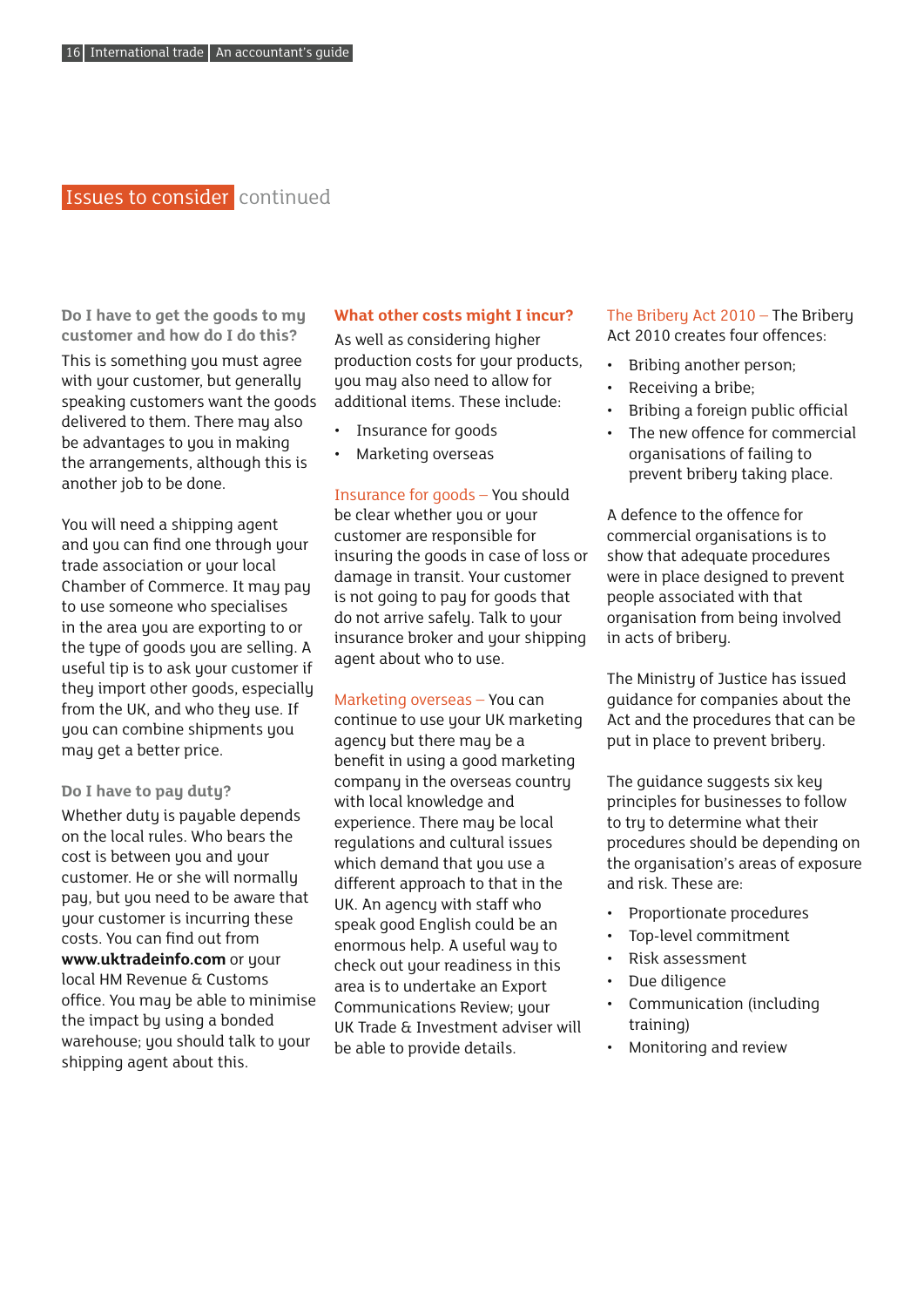

Further information including a helpful 'Quick Start Guide' can be found at: **http:// www.justice.gov.uk/ guidance/making-andreviewing-the-law/ bribery.htm**

#### **What will it cost to finance this venture?**

Expanding your business to trade internationally may require additional working capital. You may well need more stocks and you will probably have to wait longer than normal for payment. At the same time you may have other expenses to pay and you may want to invest in additional machinery.

You can use your normal means of funding, from overdrafts through to long term loans or additional share capital – but you should try to match the time frame of additional funding to the time frame of your requirements. In other words, if your cash requirements go up and down every few months as orders come and go then shortterm financing such as overdrafts may be best for you. If you have a long-term contract, look for a loan that matches the period of the contract, and if you believe you are increasing the capacity of your business as a whole then more permanent funding such as an increase in share capital may be needed. Your bank or accountant will be able to advise you and the strength of your international business will be a factor in their recommendations.

Exporting does have some specific opportunities for financing: if you are trading using Letters of Credit you can usually get these paid early by a bank for a fee or 'discount'. The discount depends on the risk of the LC, especially of the issuing bank, which may not be based in the UK. Discounting can be expensive but it may match your requirements very effectively. If you want to do this, talk to your bank and/or specialist adviser beforehand.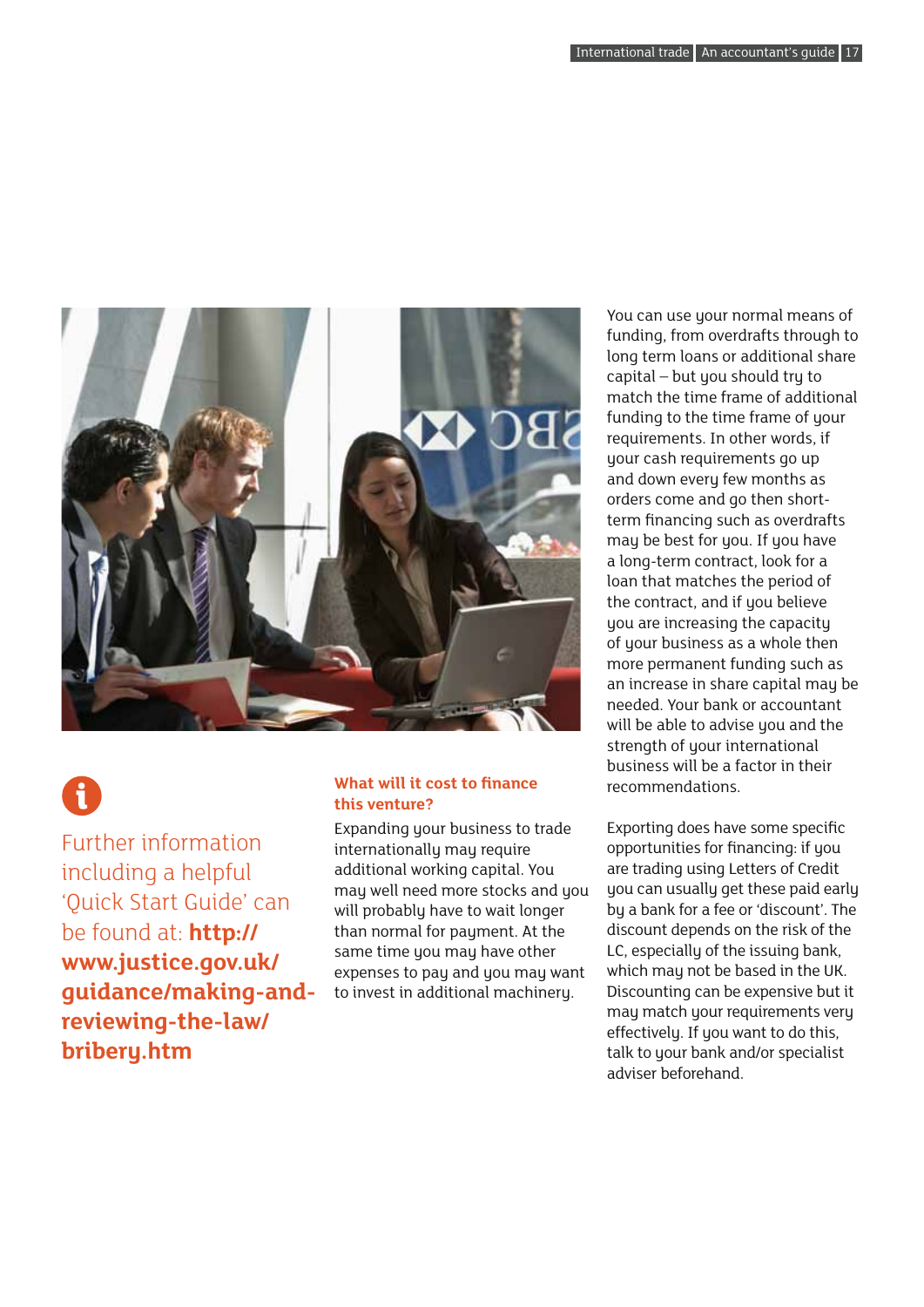#### Issues to consider continued

There are also loans available for specific export business especially large contracts. Contact your UK Trade & Investment adviser about this.

#### **Will I pay more tax?**

You will generally pay tax in the UK on any profits you make but, depending on your arrangements (see below), you may have to pay corporate taxes and VAT on sales locally. However, you may be able to reclaim some or all of any corporate taxes against your UK tax liability. You will probably pay VAT on local expenses but you may be able to reclaim this as well. If you directly employ anyone locally, then you will probably need to pay employment taxes locally. Do not forget that you might have to pay local property taxes if you use property overseas.

If you are simply sending goods abroad, doing work in the UK for someone else in another country, or sending out personnel to do specific work, then you should not be paying any business taxes. However, if you set up a local office or hold stock in a country, the authorities there may consider that you are trading locally and should be subject to local income taxes and sales taxes such as VAT. How much will depend on the local regulations, and complying with local VAT requirements, for example, may involve complex administration. Regarding income taxes, if there is a double taxation treaty with the UK you will usually be able to reduce your UK tax bill (but only up to the normal UK tax rate) by the amount of income tax paid, but the rules are complex and you may pay a higher rate of tax than in the UK. HM Revenue & Customs or your tax accountant should be able to give you an idea of the broad tax rules applying in any country as well as specific advice on your proposals. They may be able to suggest ways of minimising tax payments, especially if you also need to borrow funds to finance your venture.

If you buy anything while you are abroad you may well incur VAT or local sales tax costs. If these are significant you may be able to reclaim them, at least within the EU. This involves completing a form in the local language and having some understanding of the local rules. However, you should bear in mind that in most EU countries travel costs such as hotels are not reclaimable.

If you are paying directly for services such as advertising you will almost certainly be paying VAT or similar taxes, and it will be worthwhile investigating if and how you can reclaim these costs. HM Revenue & Customs Notice 723 regarding refunds of VAT in the EU gives further information. There are a number of organisations that will prepare and process claims for you for a fee.

If you set up an office or other establishment abroad you may also become liable to pay local property taxes – the equivalent of our rates. Your UK Trade & Investment adviser will be able to provide access to further information about this.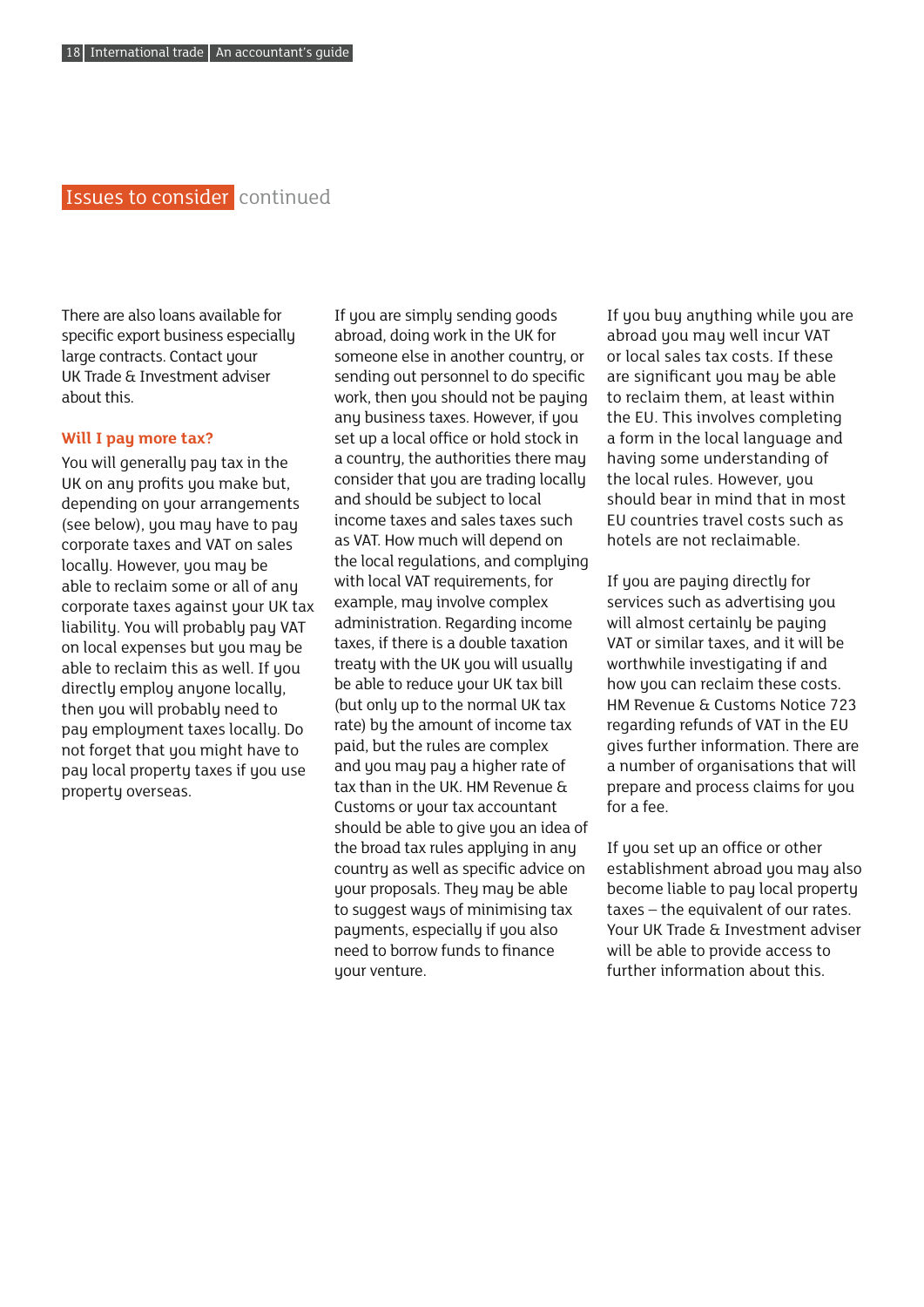

#### **Will I need to increase inventory levels?**

Probably, as you are likely to be selling products specifically tailored to market requirements, especially if they are consumer goods. Depending on local regulations you may be able to sell your UK product just as it is, but local labelling and leafleting (where necessary) are often required, and your product may be more marketable if the local language is on the pack. With careful design you can minimise increased inventory by using common components wherever possible and perhaps by partially assembling the product, only adding the local labelling when you have an order.

#### **How quickly will I get paid?**

You will want to agree appropriate terms with your customers, but you do have to take into account that, when sending goods overseas, delivery usually takes longer than in the UK and most customers will not consider payment until the goods have arrived. Also, 'normal' payment terms vary from culture to culture. You might want to consider offering a discount for (part) payment in advance, especially if you do not know too much about uour customer.

#### **Will I have more bad debts?**

Not necessarily, but there are obviously some bigger barriers and some additional problems in dealing with customers overseas. Keeping in touch with your customers and understanding their business is perhaps more important than in the UK. You can also consider insuring debts. See the section below on managing risks.

#### **Do I need to open a currency bank account?**

If you are invoicing in, say Euros, and especially if you are also making some payments in the same currency, a UK bank account in Euros would be a good idea. Make sure it is an interest-bearing account, or open a second, interestbearing account, so that you get some return if you are sitting on funds before you have to pay them out. This will allow you to minimise transaction costs and will help reduce the risk from fluctuating exchange rates. You can also open a bank account in the country you are selling to, but this is unlikely to be worthwhile unless you need to make a lot of payments locally. Talk to your own bank (and maybe a more specialist bank if this is an important issue for you) to find out the implications.

#### **How can I manage the risks?**

There are a number of things you can do to manage the risks involved in international trading. These work best when you think about them well in advance, even though they may seem like unnecessary fuss. The main areas are:

- Make sure you have an appropriate contract.
- Keep in touch as part of your after-sales service.
- Insure against bad debts.
- Reduce currencu risks.
- Consider using an agent.
- Consider whether you have any intellectual property (IP), such as trademarks and brand names, that are worth trying to protect.

#### **Contracts**

What sort of contract you need is a matter of judgment: as with any business, a formal contract makes little difference and usually adds more complications, except when something goes wrong. If you are trading with someone overseas then there are more risks and, without a contract, your trading may not be subject to UK law and the rules you normally expect. For example, without a written contract it may be much more difficult to get payment from a customer in some countries.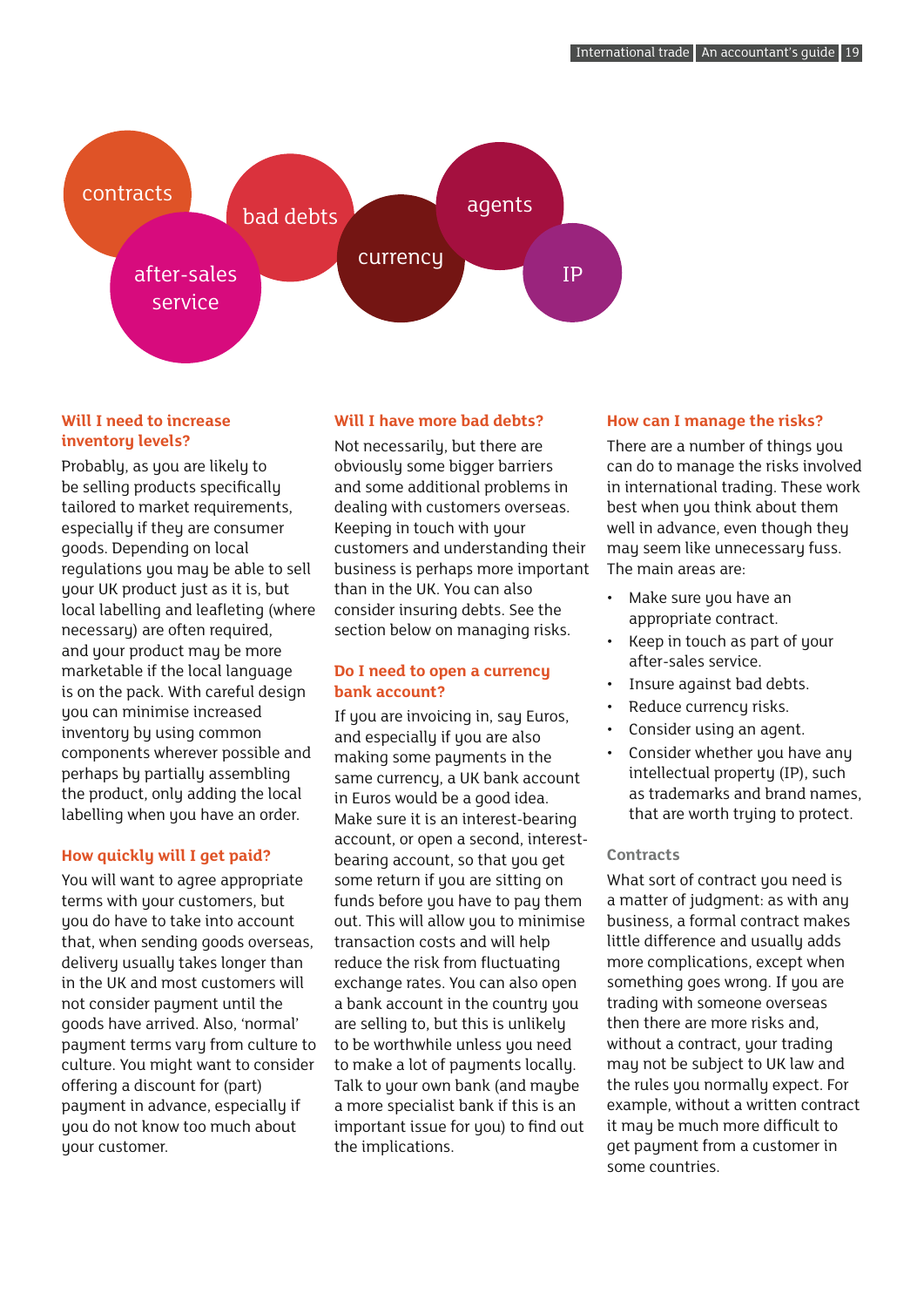#### Issues to consider continued

You should set out as much as possible in writing and make sure your customer receives and understands it. The larger the deal, the longer time period it runs for and the more complex the rights and obligations involved, the more seriously you should consider using a formal contract. If you are providing services in another country, you need to have an understanding of the local legal obligations both in general and in relation to the specific services you plan to supply. Talk to your legal adviser about this.

#### **After-sales service**

That your customer is a long distance away does not imply that after-sales service is not required or worthwhile. This keeps you in touch with your customers, giving you a better understanding of what they do and want, and possibly giving you early warning of any problems that may arise. Your customers will also appreciate the efforts you make to ensure that they can be successful with your products and services. This will in turn mean your own business grows as customers trust you more.



#### **Bad debt insurance**

Credit insurance, as it is more properly known, is available in various forms but as stated earlier can be difficult to obtain particularly for any companies or countries considered to be high or even medium risk.

#### **Using an agent**

Unless you have in-depth local knowledge, you might consider using someone who understands the market, lives there or visits regularly, speaks the local language(s) of the area and can help to support and develop your business. These agents will involve an extra cost (a commission),

possibly linked to the level of business but this can be worthwhile in the long run. It can be invaluable to have someone who can provide some or all of the following services: finding business for you, providing advice about local regulations, getting approval from local authorities, ensuring that payment is received, providing or advising on local marketing, translating etc. You have to judge whether the services provided are worth the commissions paid, but you may save time and money with less frequent visits (not a problem if you sell in Belgium but this could be a factor for sales in Brazil!) and dealing with unfamiliar languages and cultures.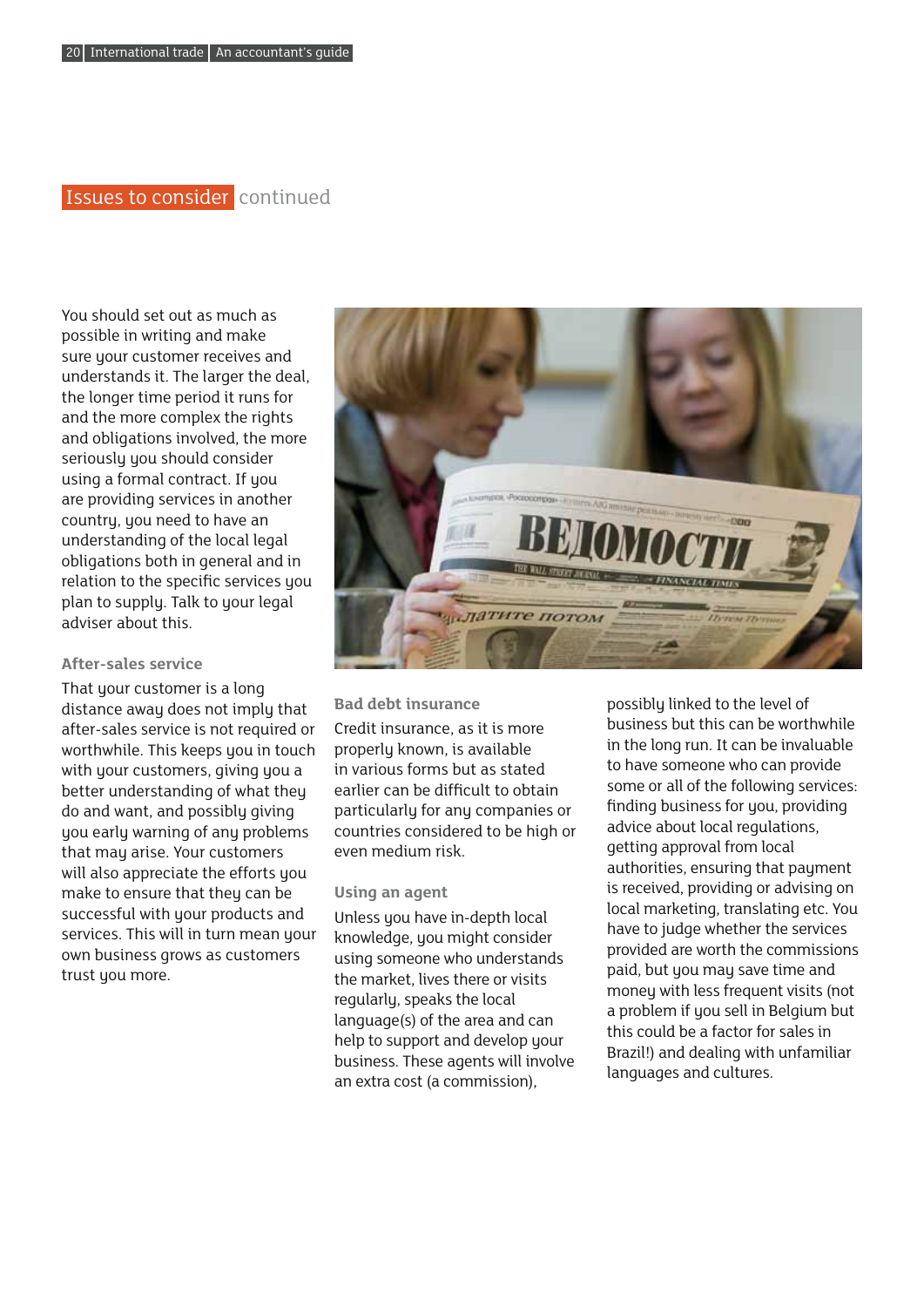When appointing an agent (or distributor) there should be a formal agreement in writing covering matters such as the territory, payment, termination etc – a formal agent has rights under EU law similar to an employee. You may also want to make paying your agent conditional, eg on full payment received from your customer. As mentioned earlier, moneu laundering regulations state that you must verify the identity of the people you are dealing with. If you are not paying an individual directly you must make sure you know who you are paying and that you have clear instructions to make payment this way.

#### **Protecting Intellectual Property**

You may be using intellectual property, such as trademarks, brand names etc, that you have developed in the UK. You should consider protecting any Intellectual Property used overseas so that another business cannot easily trade on the goodwill that you generate. You will need to take professional advice in this area.

#### **How can I develop this further?**

Once you have made a start you will probably want to develop your business further. Assuming that you have started by simply exporting from the UK, there are a number of things that you can do. These include:

- Build an international salesforce. This might be a team operating from the UK or you might hire a salesforce in a particular country or region.
- Hold stock locally (often through a third party, described as holding stock on consignment).
- Appoint a local distributor who can support you by purchasing product and holding local stock, sales and marketing, collect debts etc.
- Set up a local representative or sales office. This can be a branch of your business rather than a separate company (which keeps it simple) but you will need to find out more about local employment laws, and tax implications. There will be more local costs such as office rental, utlilities, car rental and other overheads.
- Licence a local business to manufacture your product or sell your service, usually in return for a payment – also known as a royalty.
- Establish your own wholly owned operation in the market.



You might want to consider several options and compare the profitability of each. For example you could compare recruiting your own salesforce (ie paying out a large fixed cost but getting a high selling price and having more direct influence) with appointing a distributor (ie getting a lower price, better market knowledge but less control). An example is given in Appendix 1.

There are lots of possibilities and lots of advice available. What can you achieve for your business?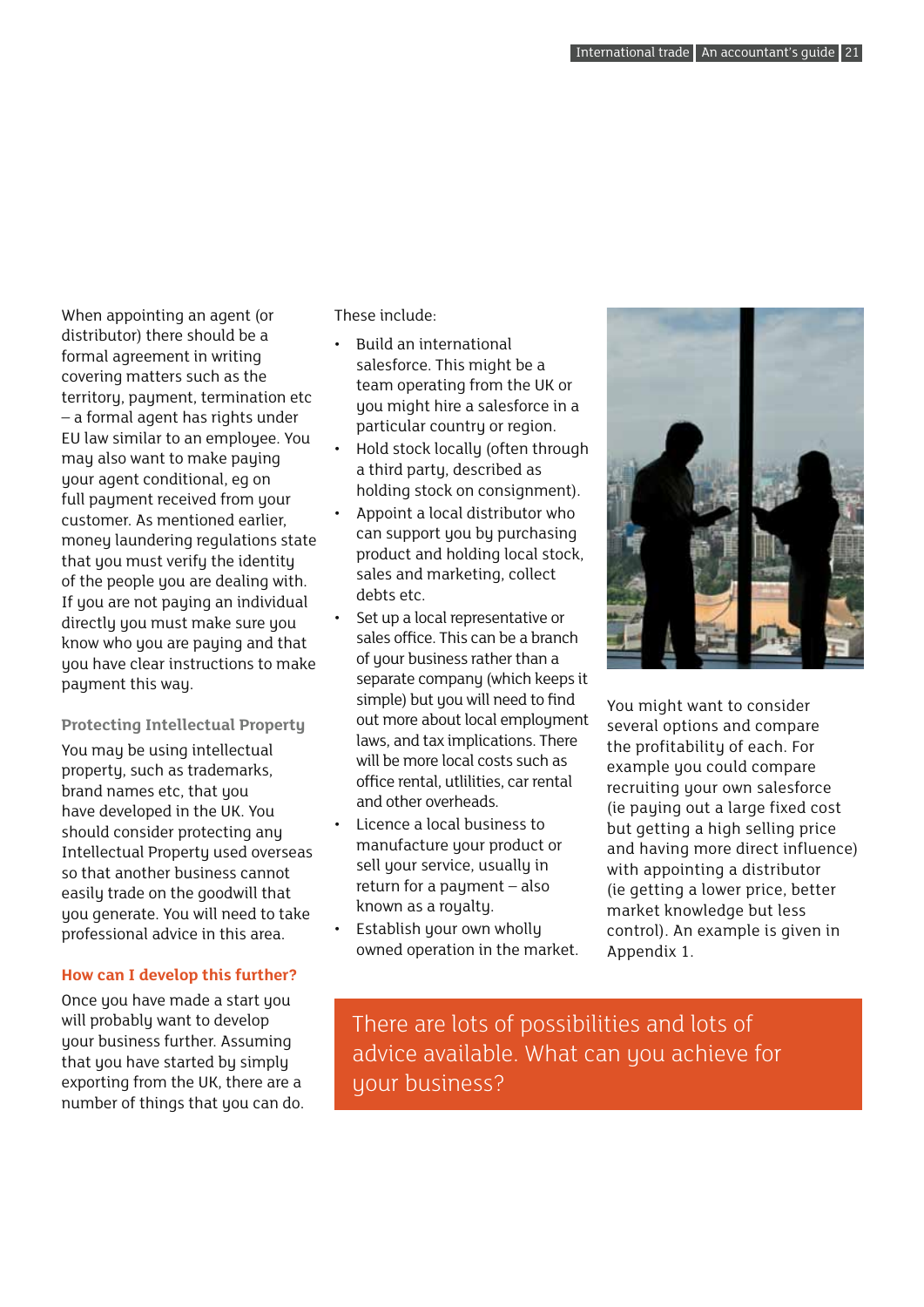

# Evaluating exchange risks and different routes to market

Company A has identified two alternative routes to market: using a UK based salesman on a salary or an overseas distributor for a smaller contribution to their salesforce plus a 25 per cent commission.

#### **An important factor is the exchange rate can vary.**

**The model below shows the profitability for each option at three different exchange rates.**

|                                         | <b>Option 1</b><br>UK based salesman |        |        | <b>Option 2</b><br><b>Distributor</b> |        |        |  |
|-----------------------------------------|--------------------------------------|--------|--------|---------------------------------------|--------|--------|--|
| <b>Exchange rate US\$</b>               | \$1.5                                | \$1.55 | \$1.60 | \$1.5                                 | \$1.55 | \$1.60 |  |
| Sales in US\$                           | 175000                               | 175000 | 175000 | 175000                                | 175000 | 175000 |  |
|                                         | £                                    | £      | £      | £                                     | £      | £      |  |
| Sales in £                              | 116666                               | 112903 | 109375 | 116666                                | 112903 | 109375 |  |
| Less cost of goods                      | 61250                                | 61250  | 61250  | 61250                                 | 61250  | 61250  |  |
| <b>Less commission</b>                  |                                      |        |        | 29166                                 | 28225  | 27343  |  |
| <b>Less Salary</b>                      | 35000                                | 35000  | 35000  |                                       |        |        |  |
| Less travel                             | 7000                                 | 7000   | 7000   | 3500                                  | 3500   | 3500   |  |
| Less share of sales force               |                                      |        |        | 10000                                 | 10000  | 10000  |  |
| <b>Profit before tax &amp; interest</b> | 13416                                | 9653   | 6125   | 12750                                 | 9928   | 7282   |  |

In this example the two options produce a similar profit at the mid exchange rate, but if sterling is likely to be stronger the distributor option is better. Against this there may be less control and flexibility in developing sales. If sterling is weaker then employing a salesperson is better, but here you have less flexibility on costs.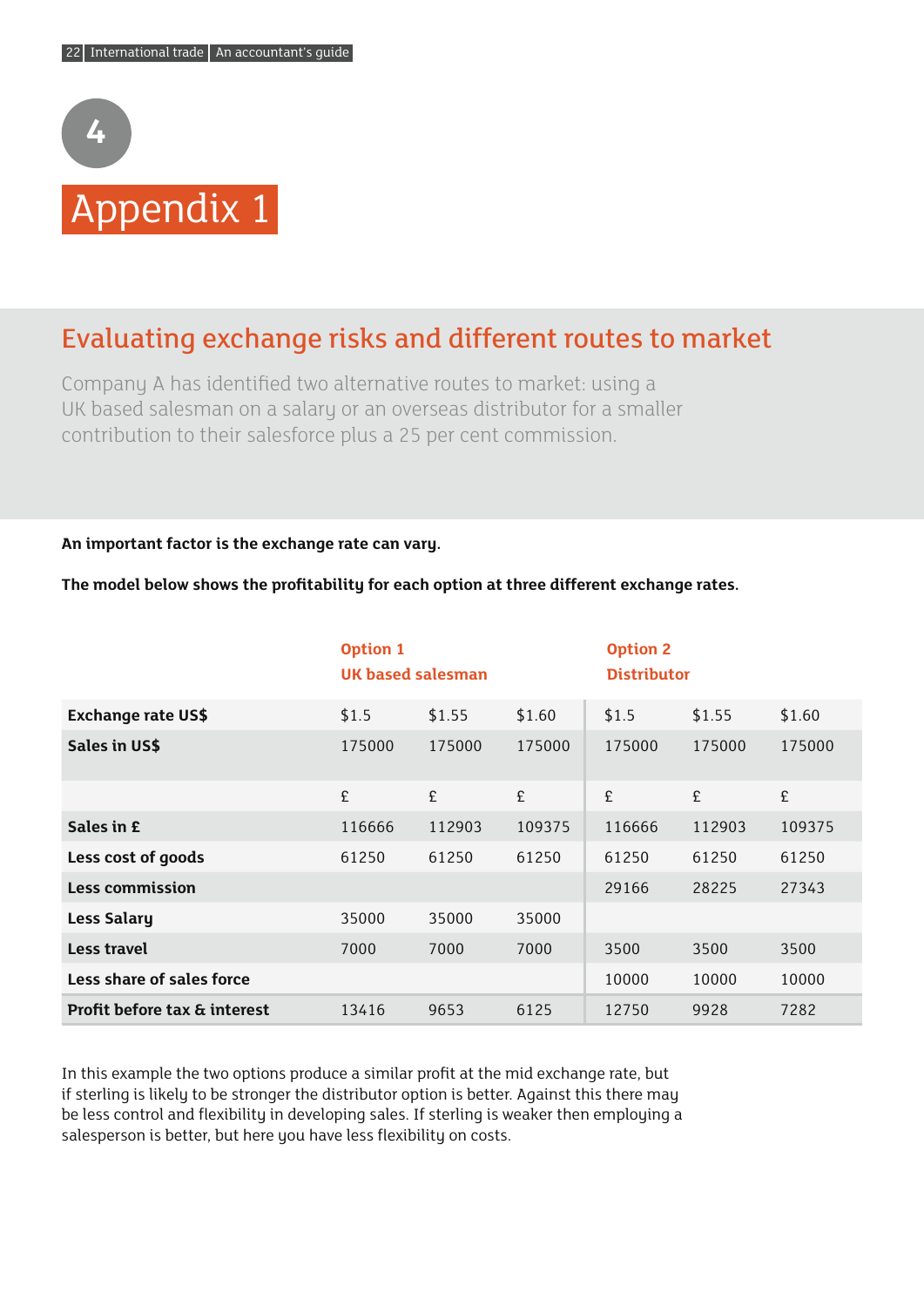# Appendix 2



## How can UK Trade & Investment help?

UK Trade & Investment can offer a wide range of support to businesses, including accountancy firms and their clients, wanting to trade internationally either for the first time or in order to develop new markets. We work with small businesses and the largest PLCs to help them find contacts and overcome barriers.

UK Trade & Investment also works with accountancy practices wanting to deliver seminars and events to clients. There can be charges made for these services, though there may be subsidies available. We have provided speakers for events on India and China and collaborated to deliver a training programme for clients wanting to expand their international business activity.



#### **What do we offer?** Our services include:

#### **Overseas Market Introduction Service (OMIS)**

A tailored service to access market and industry information, identify potential contacts or assist in planning an event.

#### **Passport to Export**

Provides new and inexperienced exporters with the training, planning advice and ongoing support they need to succeed overseas.

#### **Gateway to Global Growth**

A service for experienced exporters. It offers a strategic review, planning advice and support to help companies to build on their previous success and develop new overseas markets.

#### **Events and Seminars**

Held across the UK and the world. Theu include specific sector and marketbased activities.

#### **Trade missions**

Organised to help UK companies visit the marketplace they're interested in and talk face to face with prospective business partners. UKTI also organises missions into the UK to allow overseas delegates to meet with potential partners or investors.

#### **Business opportunities**

News emailed directly into your in-box, highlighting hot leads in your chosen overseas market. Companies can sign up for this free service by visiting www.ukti.gov.uk

#### **High-value opportunities programme**

Proactively identifies global supply chain opportunities, coupled with an online service giving access to several hundred sales leads around the world each month.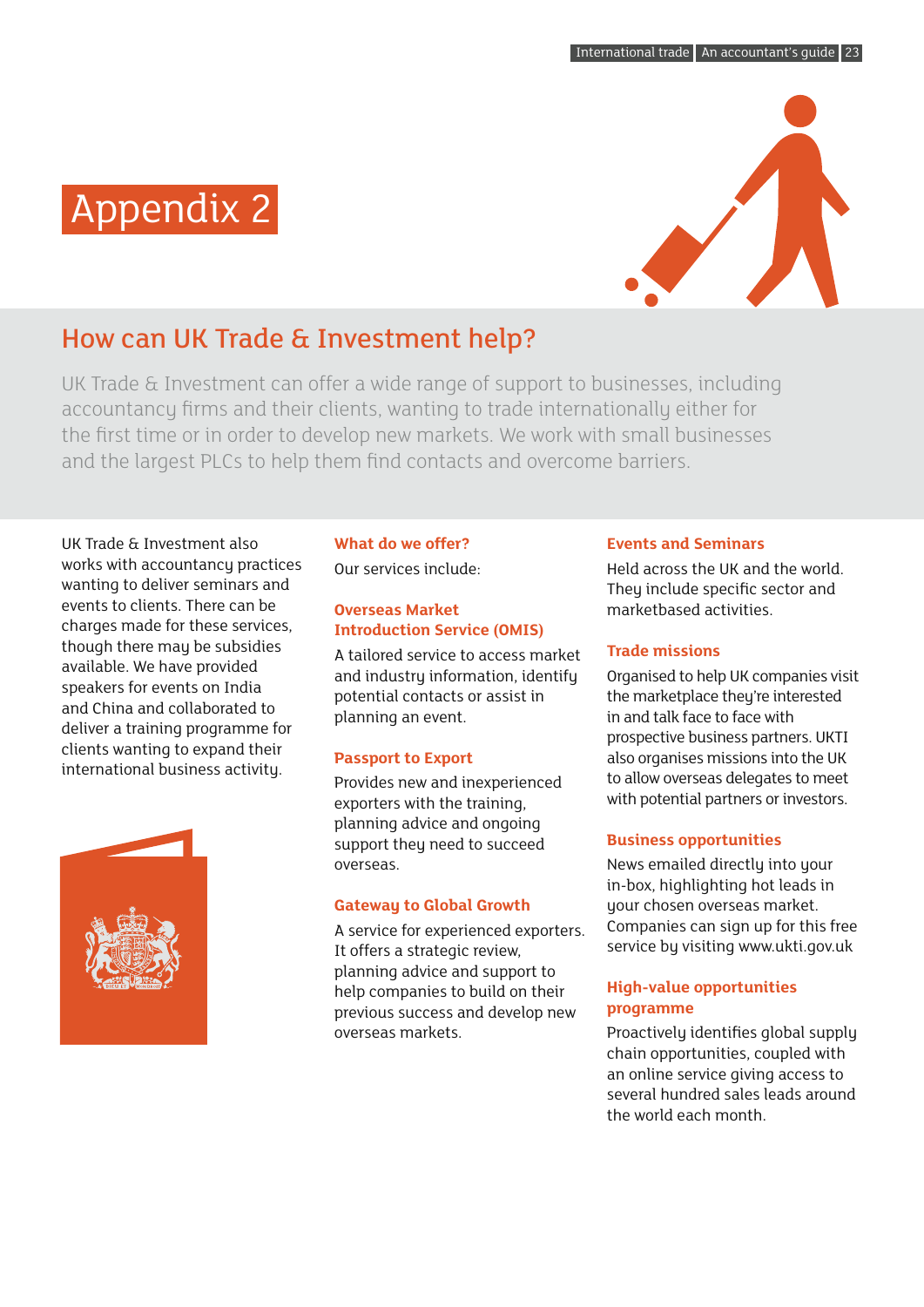# Appendix 3

### Where to go for advice and support

UK Trade & Investment is the Government organisation that supports both companies in the UK trading internationally and overseas enterprises seeking to locate in the UK. Our role is to help companies realise their international business potential through knowledge transfer and ongoing partnership support. Our position within Government, in-depth knowledge of UK regional business and global network make us a unique strategic resource.

So if you or your clients are considering developing an international business, talk to the experts:



#### **UK Trade & Investment** 1 Victoria Street London, SW1H 0ET **Tel: +44 (0)20 7215 8000** Extensive information on all

UK Trade & Investment services is available on **www.ukti.gov.uk**

**Institute of Chartered Accountants in England & Wales** Chartered Accountants' Hall Moorgate Place London EC2R 6EA **Tel +44(0)20 7920 8100 www.icaew.com**

The Institute of Chartered Accountants in England & Wales has over 136,000 members worldwide.

The Institute was established by Royal Charter in 1880. It is now a key influencer on the international stage and the leading UK body of finance professionals offering world class qualifications. Because of them, people can do business with confidence.

The Institute has offices in Beijing, Brussels, Hong Kong, Kuala Lumpur, Dubai and Singapore.

#### **HM Revenue & Customs**

HM Revenue & Customs provide a wide range of information and guides to help businesses importing and exporting goods, together with general business information and support guides.

There are a number of Customs reliefs and regimes which you may be able to take advantage of and save you money in connection with imports into and exports out of the EU. Some of the most common are:

- Export preference
- Import preference
- Outward processing relief
- Inward processing relief
- Customs warehousing

Information is also available on double taxation agreements. These are agreements between the UK and other governments to give relief against taxation being charged both in the UK and abroad on the same business. The UK has double taxation agreements with over 100 countries.

For further information please visit their website **www.hmrc.gov.uk**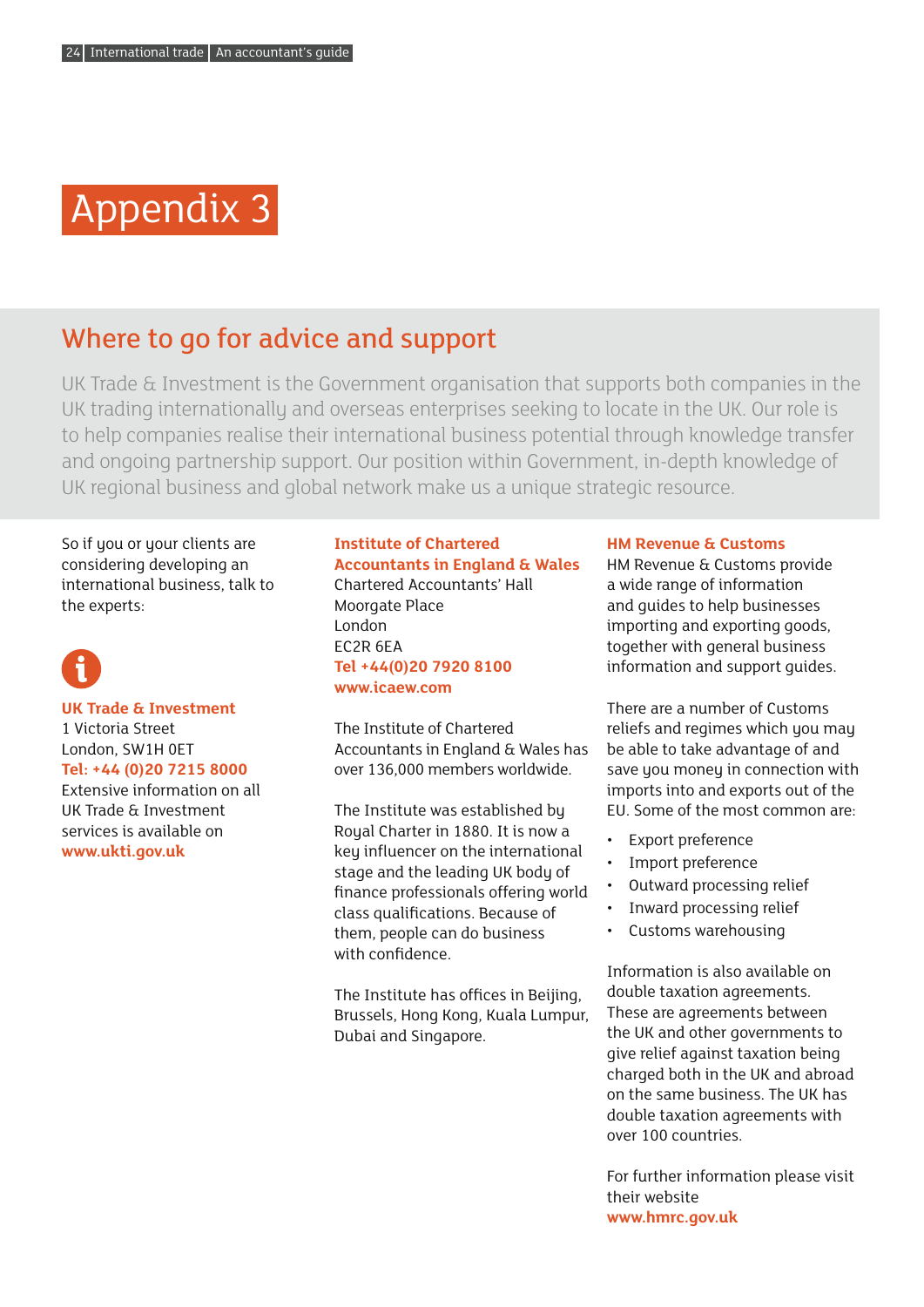

#### **Export Credits Guarantee Department**

Until 2011 ECGD mainly provided support to big UK companies for capital goods exports and related services (e.g. ships, planes, factories and bridges or project management). ECGD helps these exporters by providing guarantees to banks that make loans to buyers (the importer) to purchase the goods from the UK company. Because of their size, the loans are typically repayable over more than two years. The loan is used to pay the UK exporter at the time the goods are shipped so the exporter doesn't have to wait a long time for his money. These ECGD products are known as the Buyer and Supplier Credit Guarantees. Support for these types of exports is still a big part of ECGD's role.

However, ECGD this year launched new products, particularly to help SMEs and mid-sized exporters, who could not get sufficient finance and insurance from their bank or trade credit insurer. These products help exporters with their cash-flow and protect them against not being paid, or help exporters with their finance needs in the case of the "Export Working Capital" and contract "Bond Support" schemes.

As its name suggests, the Export Working Capital scheme enables exporters to get access to finance from UK banks so that they have the cash they need to fulfil export orders before being paid by the buyer. ECGD works with the lending bank to share the risk on the exporter (i.e. that the exporter will repay the working capital loan when it supplies the goods and is then paid by the buyer).

The contract Bond Support scheme helps exporters who have to give contract bonds to their buyers. For example, a buyer may be willing to pay an exporter 20% of the contract price at the time it places the order to provide funds to the exporter to make the goods or provide the services. But the buyer will be worried that the exporter may not deliver the order so it will ask the exporter to arrange for a bank to issue a guarantee, known as a bond, so that the buyer can get his money back on demand. But the bank then usually requires the exporter to give it security for issuing this bond; this can negate the cash flow benefit to the exporter of getting its down payment. Under the scheme, ECGD steps in to provide the bank with a guarantee, which can reduce the amount of securitu the bank demands from the exporter.

ECGD has also revamped its credit insurance product known as the Export Insurance policy (EXIP) to protect an exporter against not being paid by the buyer. So, if a buyer can't pay because it has gone insolvent or a political event such as a revolution prevents payment, the exporter can claim the money from ECGD. Other ECGD products include a Line of Credit which enables an overseas buyer to purchase goods or services from several UK exporters simultaneously under one loan from a bank and Bond Insurance Cover which protects the exporter's contract bonds where there is unfair calling of the bond by the buyer, particularly in politically unpredictable countries.

For further information please contact the ECGD customer service team on: **Helpline: +44 (0)20 7512 7887 Email: customerservice@ecgd.gsi.gov.uk** For more information about other

ECGD products visit: **www.ecgd.gov.uk**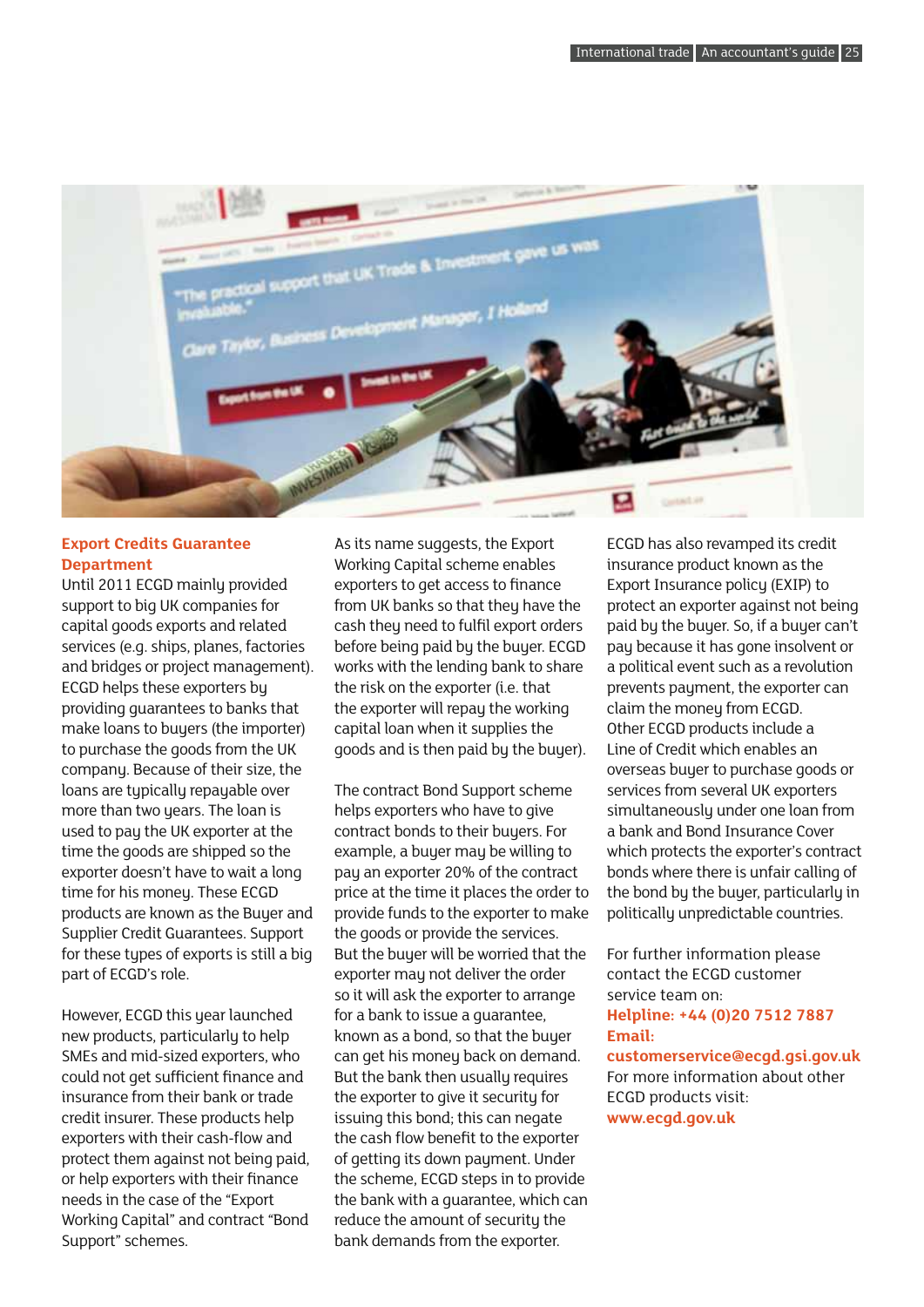



#### **Export Control Organisation**

The Export Control Organisation (ECO) is part of the Export Control and Non-Proliferation Directorate (XNP) which, in turn, is part of the Department for Business, Innovation and Skills (BIS). Its chief task is to process applications for licences to export strategic goods from the UK.

It also oversees what are known as Trade Controls which were introduced as a result of the Export Control Act 2002 which made the trading (commonly referred to as trafficking and brokering) of goods from one overseas destination to another a licensable activity. As well as the core job of processing licence applications ECO does the following:

- Provides help for exporters, via a helpline, a website, a DVD and video, and programmes of seminars and workshops. There are also several industry liaison groups.
- Runs a Rating Service which advises exporters on whether or not a licence is required in a particular instance.

For further information contact Export Control Organisation on: **Fax: +44 (0)20 7215 0531 Email: eco.help@dti.gsi.gov.uk www.bis.gov.uk/exportcontrol**

#### **Institute of Export**

The Institute's mission is to enhance the export performance of the United Kingdom by setting and raising professional standards in international trade management and export practice. This is achieved principally by the provision of education and training programmes.

The Institute of Export has a number of Regional Branches around the UK, providing a local focus point for members to meet and discuss matters of mutual interest with fellow professionals. Non-members are cordially invited to the majority of local events where you can meet international trade professionals from different business areas with a rich mix of experience.

For further information contact the Institute of Export on: **Tel: +44 (0)1733 404400 Email: institute@export.org.uk www.export.org.uk**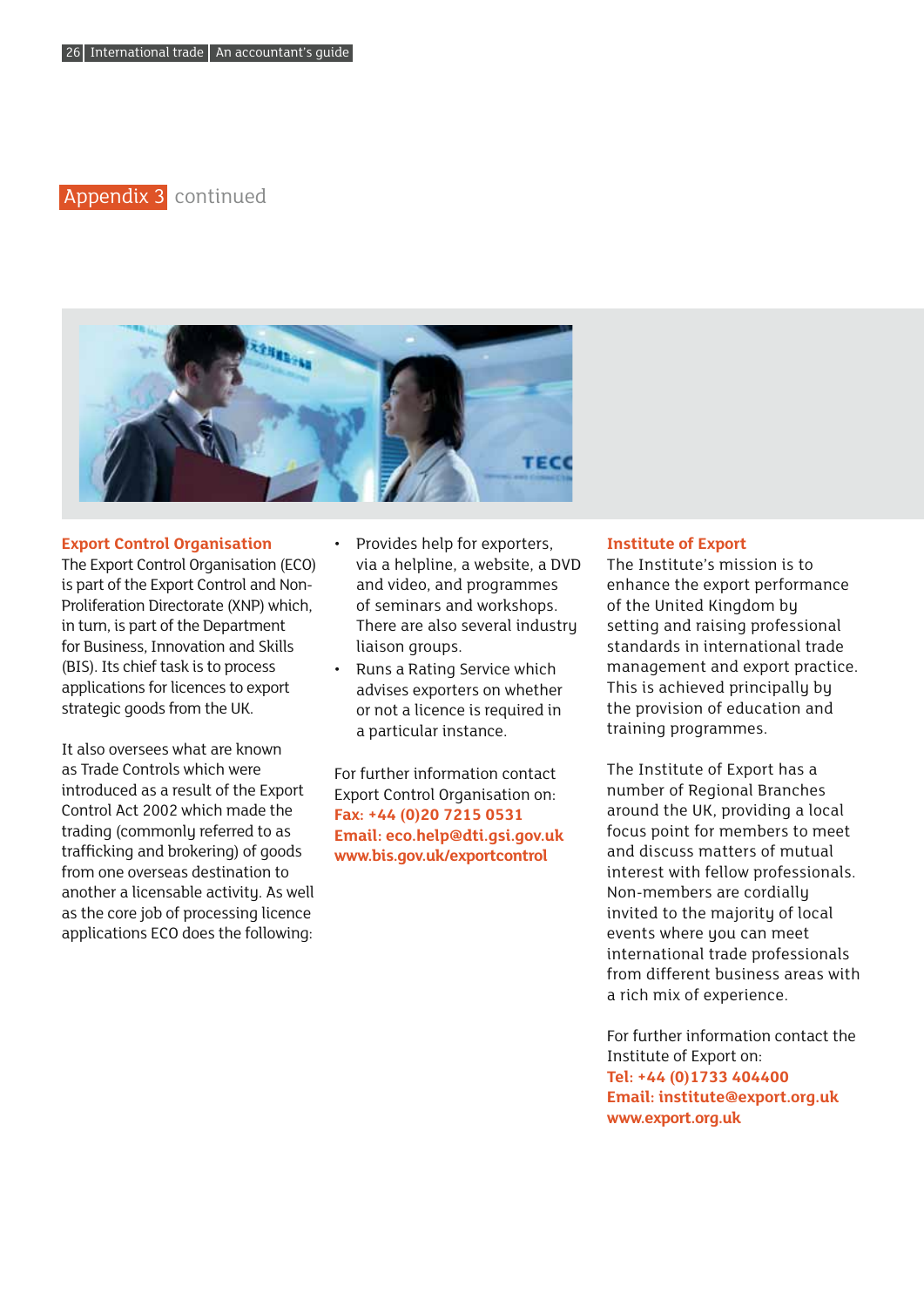With special thanks to the following people who have made important contributions to the development of this brochure:

Clive Lewis ICAEW for general help, encouragement and support in the production of this guide.

David Russell ACA for help with the original concept and for contributions to several sections. © Crown copyright 2011.

You may re-use this information (excluding logos) free of charge in any format or medium,under the terms of the Open Government Licence.

To view this licence, visit: **http://www.nationalarchives.gov.uk/doc/ open-government-licence/** Or you can e-mail: **psi@nationalarchives.gsi.gov.uk**

Where we have identified any third party copyright information you will need to obtain permission from the copyright holders concerned.

Any enquiries regarding this publication should be emailed to us at: **enquiries@ukti.gsi.gov.uk** Or you can call: **+44 (0)20 7215 8000**

This publication is also available at: **www.ukti.gov.uk**